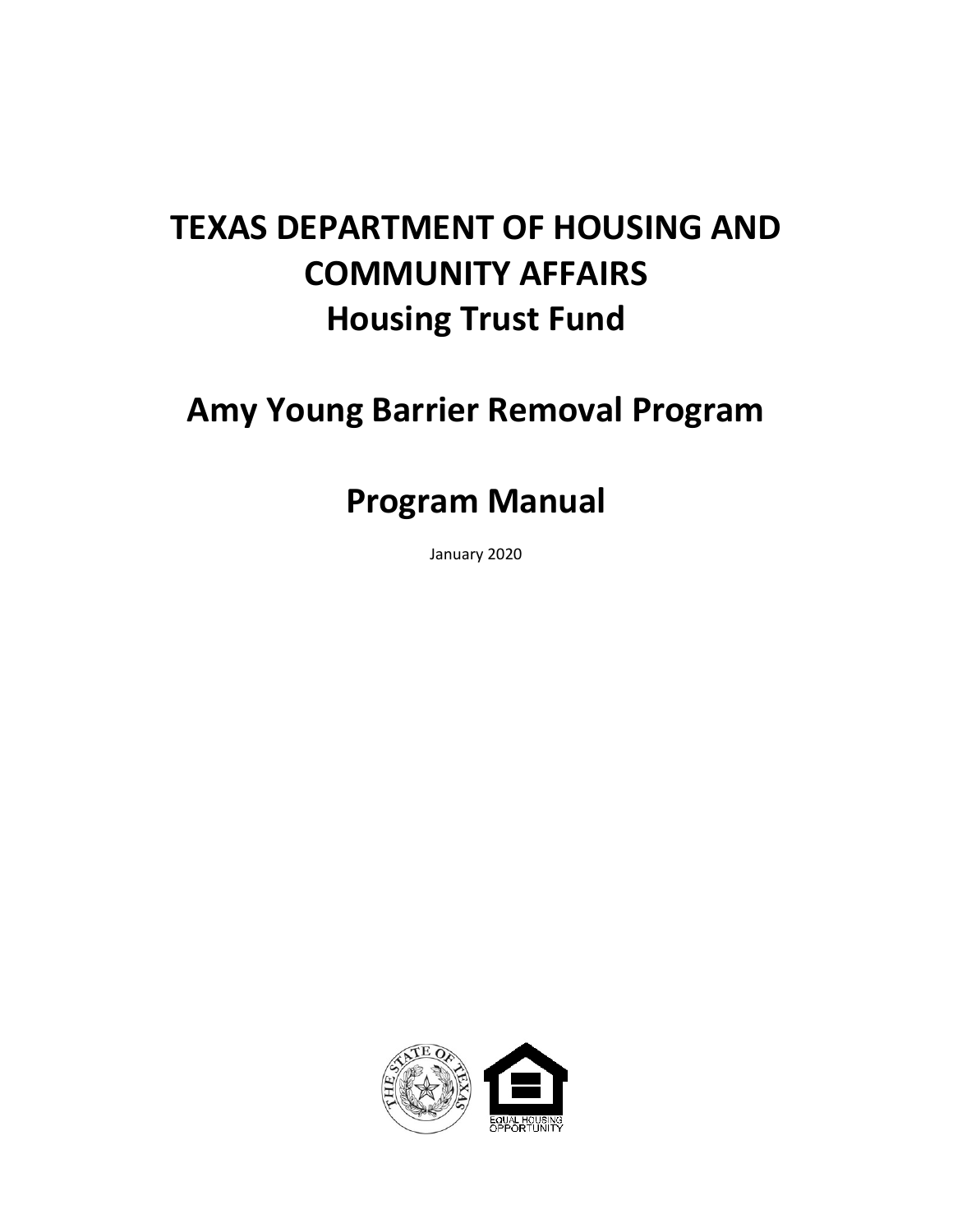#### **TABLE OF CONTENTS**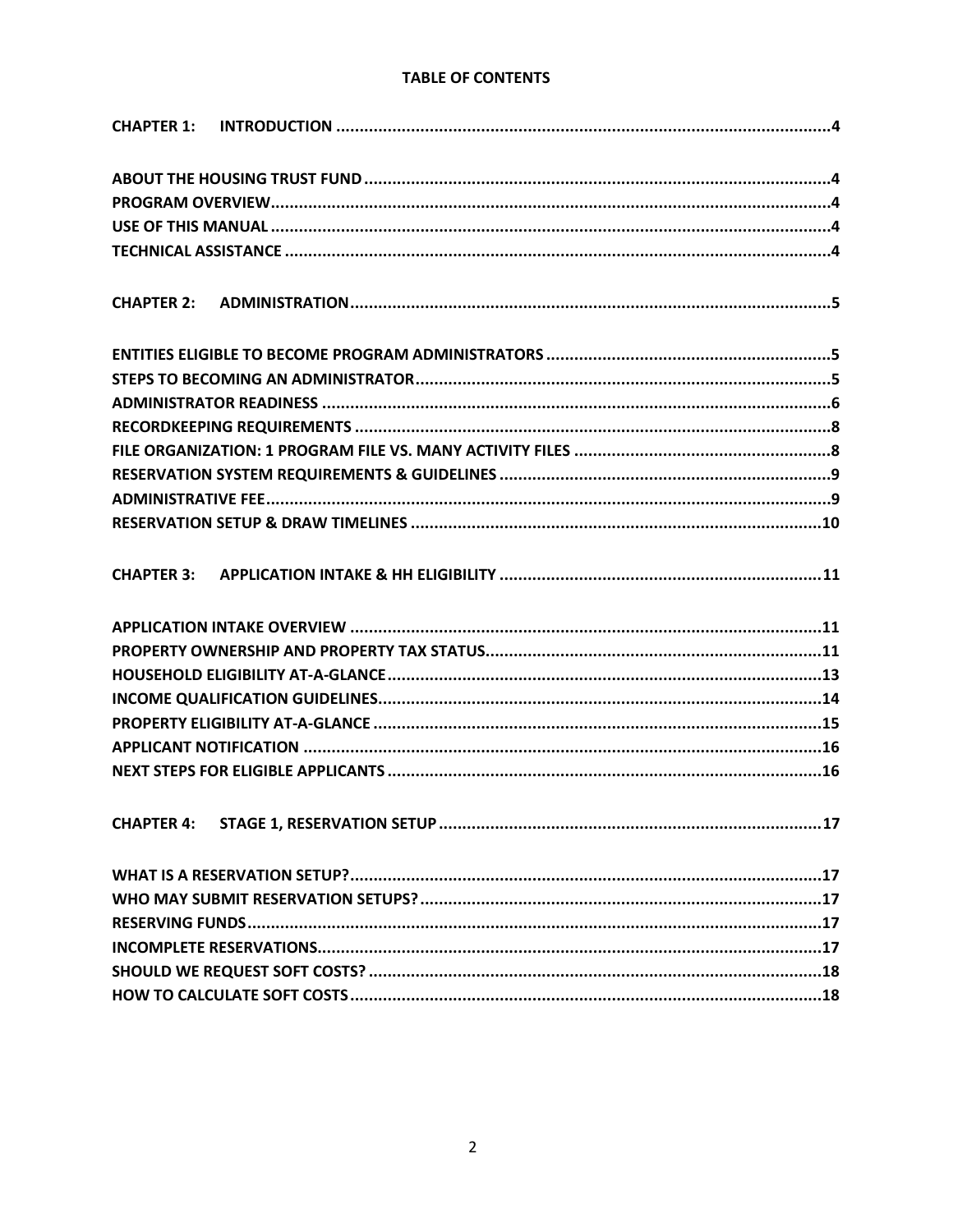#### **CHAPTER 5: STAGE 2, INITIAL INSPECTION, WORK**

| <b>CHAPTER 8:</b> |  |
|-------------------|--|
|                   |  |
|                   |  |
|                   |  |
|                   |  |
|                   |  |
|                   |  |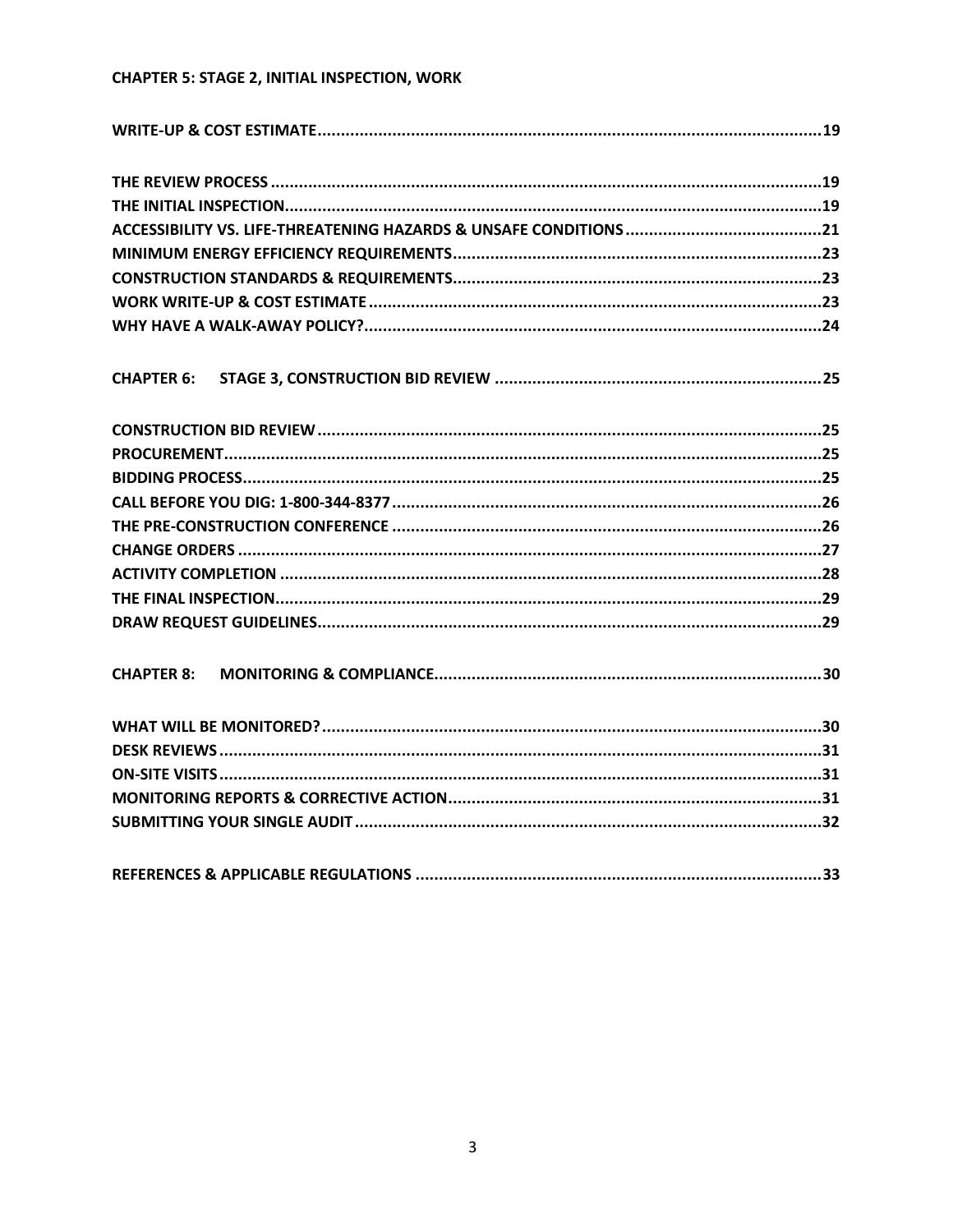#### **ABOUT THE HOUSING TRUST FUND**

The Housing Trust Fund ("HTF") was established in 1991 by the 72nd Texas Legislature, Senate Bill 546, to provide loans, grants, or other comparable forms of assistance to income-eligible individuals and households to finance, acquire, rehabilitate and develop decent, safe and sanitary housing. Funding sources consist of appropriations or transfers made to the fund, unencumbered fund balances, and public or private gifts or grants. The HTF Biennial Plan (available on the HTF web page http://www.tdhca.state.tx.us/htf/index.htm) details the appropriation of funds and the strategy to expend funds.

#### **PROGRAM OVERVIEW**

The Amy Young Barrier Removal Program ("Program") provides one-time grants of up to \$22,500 to People with Disabilities. The Program makes home modifications that increase accessibility and also eliminate life-threatening hazards and correct unsafe conditions, as approved by the Texas Department of Housing and Community Affairs ("Department").

A Person with a Disability is defined as any person who has a physical or mental impairment that substantially limits one or more major life activities and has a record of such impairment; or is regarded as having such impairment (Single Family Programs Umbrella Rule 10 TAC §20.3).

Household income may not exceed 80% of the Area Median Family Income (AMFI) or 80% of the Statewide Income Limits, adjusted for Household size, whichever is greater, in accordance with the U.S. Department of Housing and Urban Development ("HUD") HOME Investment Partnership Program income tables. Households may be tenants or homeowners.

#### **USE OF THIS MANUAL**

Program Administrators ("Administrator") must follow procedures described in this Program Manual and use the referenced Department forms. Program forms, the Program Manual, the Reservation System User Guide and other program information are available online at http://www.tdhca.state.tx.us/htf/single-family/amy-young.htm.

This Program Manual guides Administrators to implement the Program in accordance with Title 10, Part 1 of the Texas Administrative Code which includes the Single Family Umbrella Rule, the HTF Rule, the Minimum Energy Efficiency Requirements for Single Family Construction and other programmatic and compliance requirements. This manual supplements information published in the Notice of Funding Availability ("NOFA"). Best practices from national sources and industry leaders are also included throughout this Program Manual.

Administrators should contact HTF staff members at HTF@tdhca.state.tx.us regarding questions about the rules, policies and regulations that govern the Program.

#### **TECHNICAL ASSISTANCE**

Technical Assistance is available at the Administrator's request and when the Department determines it is necessary for resolving/investigating program or capacity issues. Technical Assistance can be by telephone, email or in person.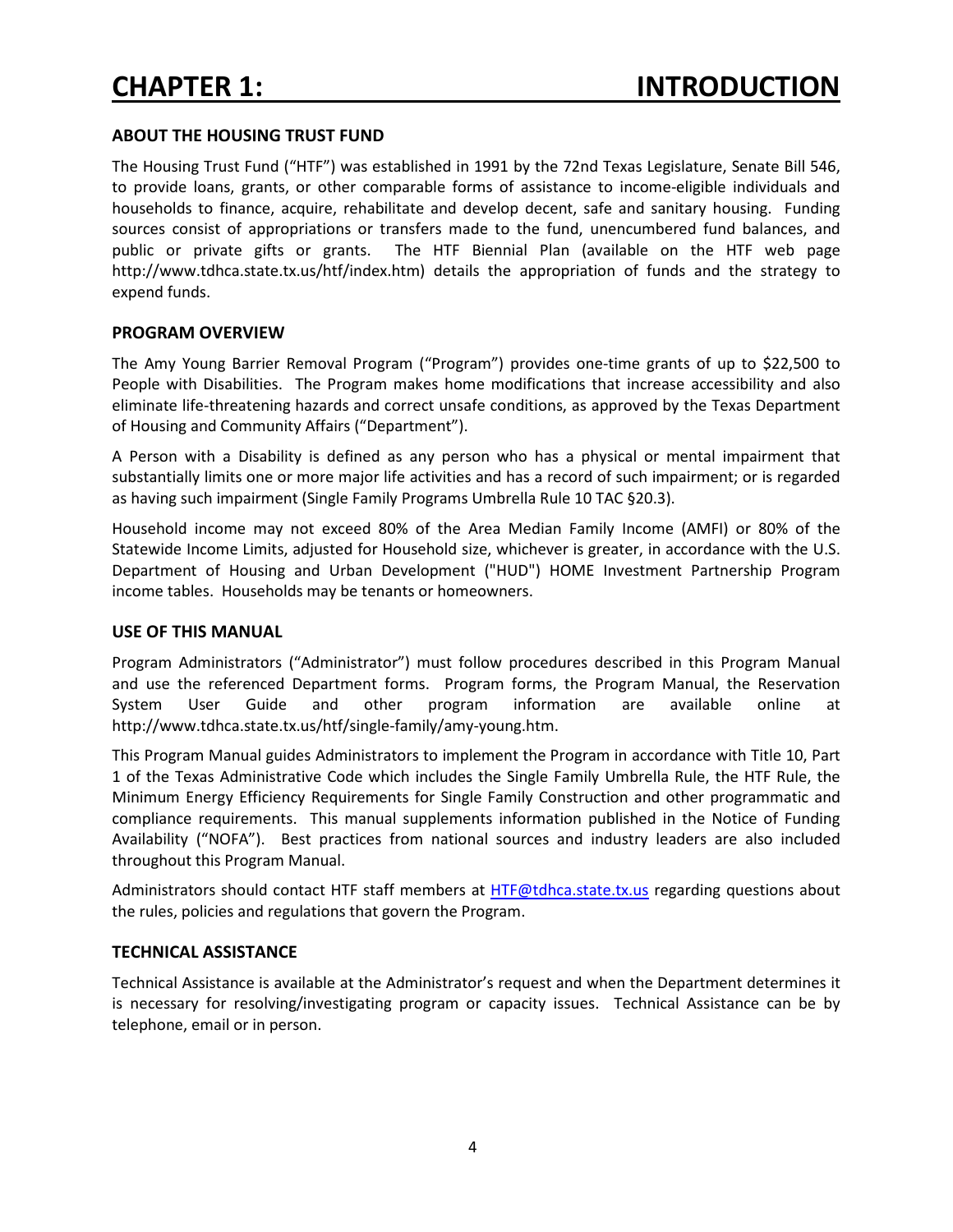#### **ENTITIES ELIGIBLE TO BECOME PROGRAM ADMINISTRATORS**

To participate in the Program, an eligible participant must first be approved as an Administrator by the Department through the submission of a Reservation System Access Application.

Eligible participants include, but are not limited to:

- a) Colonia Self-Help Centers established under Tex. Gov't Code, Chapter 2306, Subchapter Z
- b) Councils of Government
- c) Units of Local Government
- d) Nonprofit Organizations;
- e) Local Mental Health Authorities; and
- f) Public Housing Authorities
- An eligible participant may be further limited by NOFA.

Participating Jurisdictions that receive a direct award of HOME funding from the U.S. Department of Housing and Urban Development ("HUD") are *ineligible* to become an Administrator.

#### **STEPS TO BECOMING AN ADMINISTRATOR**

The Applicant must enter into a Reservation Agreement with the Department in order to be eligible to reserve funds for the Amy Young Barrier Removal Program.

#### **Part 1:**

- **1.** *Reservation System Access Application ("Application")* Complete, sign, scan and return the Application and attachments via email. Keep a copy in the Program file (do not mail a hard copy).
- **2.** *Attachments*

*IRS 501(c)(3) determination letter* – for Nonprofit Organizations only.

*Resolution from the Board of Directors, City Council or Commissioners Court* – Signed and dated within the past 6 months before submission of the Application. The resolution must state: 1) that the board, council or commissioners approve of the Application to access the Reservation System for Program funds; and 2) the name and/or title of the individual authorized to execute a Reservation System Access Agreement with the Department.

*Uniform Pervious Participation Form* – Identifying previous participation during the last 3 years in any TDHCA programs (rental development, community affairs, or single family) on the "Uniform Previous Participation Form for Single Family" available at http://www.tdhca.state.tx.us/pmcomp/forms.htm, under "Program Forms"

*Evidence of financial accountability standards* – Per the instructions detailed in the Application form.

*Summary of experience* – documenting at least 2 years of experience in rehabilitation for Low-Income Households in Texas; capacity of key staff members and their skills and experience in client intake, records management, and managing housing rehabilitation and organizational knowledge and experience in serving Persons with Disabilities.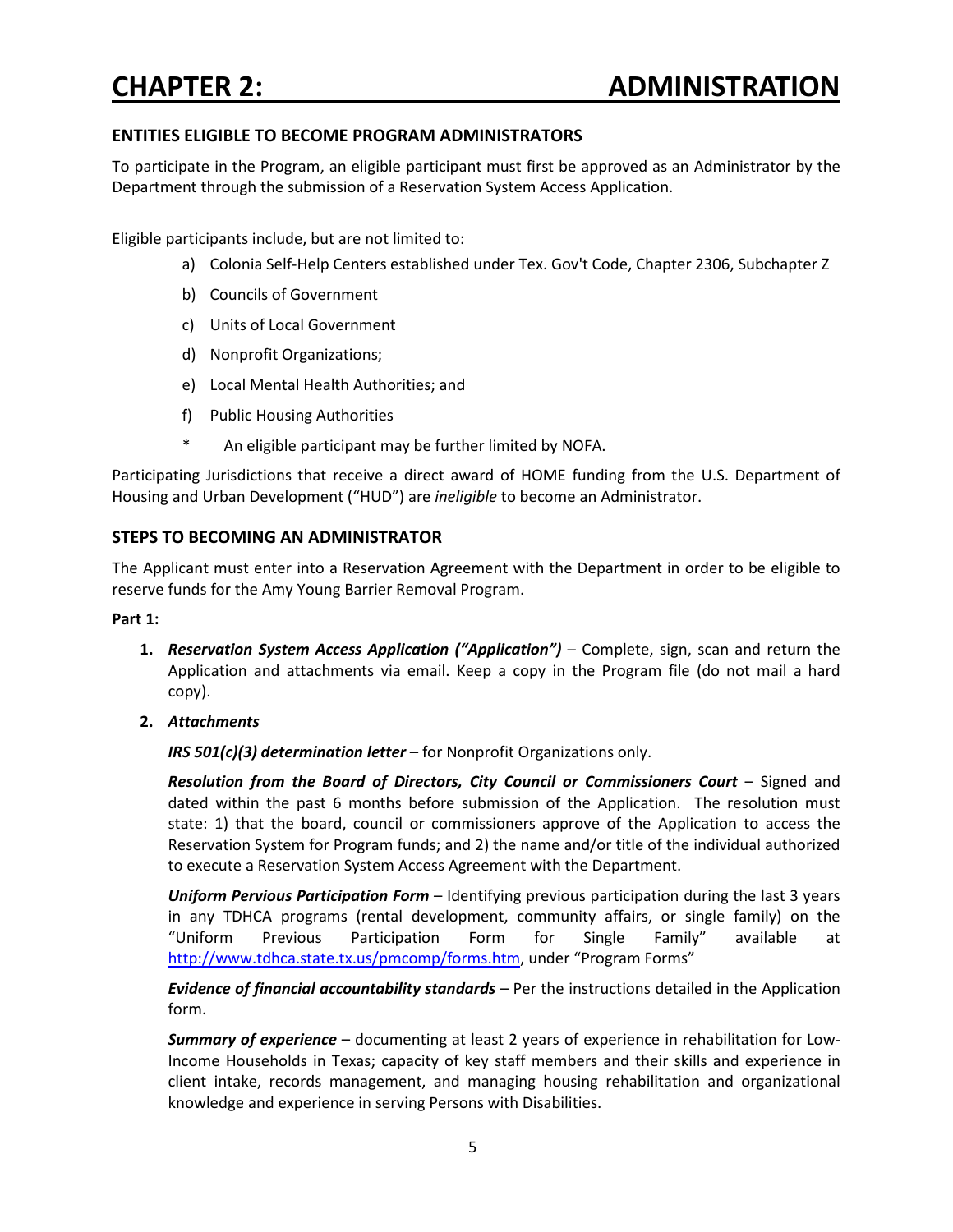*Qualified Inspector Certification Form* –available online under "Program Resources": http://www.tdhca.state.tx.us/htf/single-family/amy-young.htm

*Contracts with consultants or partnering organizations* – Applicants relying on third parties to meet the experience requirement must submit current, executed contracts.

#### **Part 2**:

- **1.** *Reservation System Access Agreement ("Agreement")* Upon review and approval of the Application, the Department will provide the organization an Agreement for review and execution, along with additional forms listed below. Complete, sign, scan and return the Agreement and forms via email. Keep copies in the Program file (do not mail a hard copy).
- **2.** *Audit Certification Form* a Department form that verifies for the Department when the Administrator's fiscal year begins and whether or not the Administrator conducts a single audit. This form is required even if the Administrator has never had an audit.
- *3. Same-Day Wire Transfer Information Memo* a memo from the Administrator to the Department's finance division listing the Administrator's bank account and routing numbers, plus accountant/bank contact information.
- **4.** *Reservation System Access Request Form* a form that lists specific Administrator staff persons who are authorized to use the Department's online Reservation System.

These forms are available on the Program webpage or from HTF staff.

#### **ADMINISTRATOR READINESS**

Administrators must review and understand the Program Rule, Reservation Agreement, NOFA and Program Manual, before attempting to reserve funds on the online Reservation System.

The following policies and procedures **must** be in place prior to implementing the Program:

*Procurement Policy* – Subrecipients shall comply with the cost principles and uniform administrative requirements set forth in the Texas Administrative Code, Title 10, Part 1, Chapter 1. Procurement policies for municipalities and counties are defined by Local Government Code and Texas Government Code.

https://texreg.sos.state.tx.us/public/readtac\$ext.ViewTAC?tac view=5&ti=10&pt=1&ch=1&sch  $=$ D&rl=Y

*Conflict of Interest Policy* – All Administrators must have a board-adopted Conflict of Interest Policy that is applicable to the Program Reservation Agreement. No person who exercises or has exercised any functions or responsibilities with respect to HTF activities under Chapter 2306 of the Texas Government Code, or who is in a position to participate in a decision making process or gain inside information with regard to such activities, may obtain a personal or financial interest or benefit from an HTF assisted activity, or have an interest in any HTF Agreement, subcontract or agreement or the proceeds, either for themselves or those with whom they have family or business ties, during their tenure and for 1 year thereafter.

See the following resources for more information:

- o **http://www.statutes.legis.state.tx.us/Docs/LG/htm/LG.171.htm**
- o **http://www.statutes.legis.state.tx.us/Docs/LG/htm/LG.176.htm**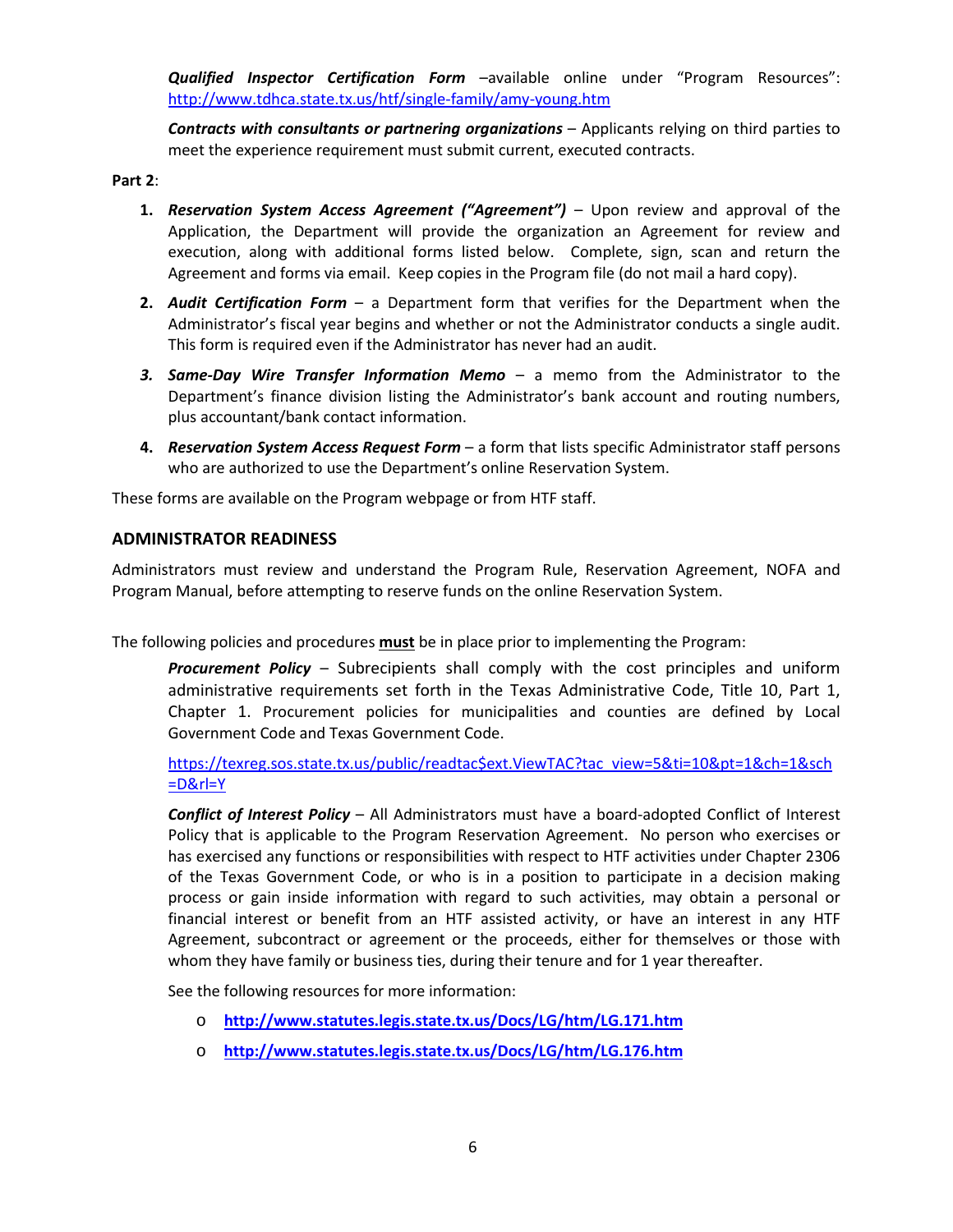The following policies and procedures **should** be in place prior to implementing the Program:

*Intake, Selection and Prioritization Policies and Procedures – please see the Texas Department of Housing and Community Affairs Fair Housing Webpage: http://www.tdhca.state.tx.us/fairhousing/index.htm*

- o Identify where applications will be accepted
- o Make arrangements to accommodate applicants with special needs (accessibility, language barrier, etc.)
- o Establish frequency of intake (ongoing or limited?)
- o Ensure applicants are aware of the amount of time they have to complete applications on their own, or to submit additional information
- o Maintain policies and procedures describing how applicants will be selected:
	- o Prioritization of eligible applicants: first-come, first-served or ranked according to specific scoring criteria?
	- o Prioritization of "special needs" Households, such as pending release from a hospital or rehabilitation center and leveraged funding availability?
	- o Notification process to applicants of eligibility status, reason for denial, next steps or referral to other resources
	- o Wait-list policy
	- o Denial policy, with instructions for reapplying, if applicable
	- o Walk-away policy (see Chapter 5 for more information)

*Construction Contractor Recruitment and Pre-Qualification* – A true sign of Administrator readiness is having an adequate number of pre-qualified construction contractors who: 1) understand the purpose of the Program; 2) fit within the requirements of the applicable Procurement Policy; and 3) are eligible and interested in bidding on projects.

#### *Know what you want…*

Create a checklist of the kind of contractors you want bidding on your projects, for example:

- $\checkmark$  Full-time contractors with several years of experience in the residential rehabilitation business.
- $\checkmark$  Contractors that have their business registered with the Texas Secretary of State and the Texas Comptroller of Public Accounts. Use the Texas Franchise Tax Account Status search at https://mycpa.cpa.state.tx.us/coa/Index.html to determine whether a taxable entity's right to transact business in Texas is intact.
- $\checkmark$  Contractors that have excellent local customer, banking, sub-contractor, and vendor references.
- $\checkmark$  Contractors that have current certificates of insurance for general liability and worker's compensation.
- $\checkmark$  Contractors that are members of the local chapter of the National Association of the Remodeling Industry (NARI) and/or a local chapter of the National Association of Home Builders.
- $\checkmark$  Contractors that are certified for the EPA's Lead-Based Paint Renovation, Repair and Painting Program.
- $\checkmark$  Contractors that have sufficient financial strength and lines of credit to carry the job without needing prepayment or interim payments.
- $\checkmark$  Contractors that share the values of the Administrator's mission and will be good business partners.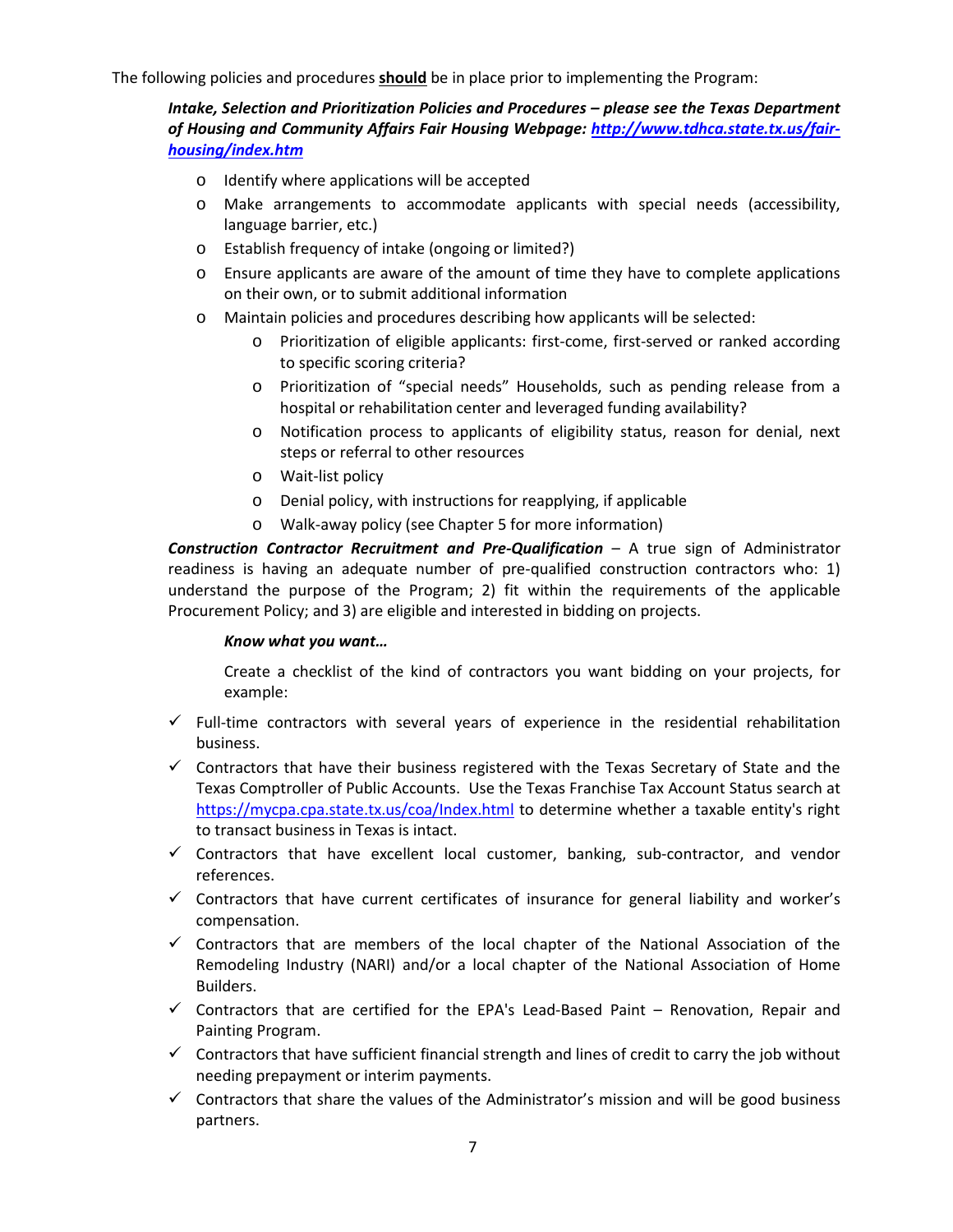#### *Find who you want…*

Competition benefits the program, so reach out to as many qualified contractors as possible. There are many ways to reach potential contractors. Most often, you can advertise through newspapers or trade publications, and then gradually build a contractor list for future direct notifications and solicitation via phone and email. Apply several outreach methods consistently, without demonstrating any preference for certain firms.

#### **RECORDKEEPING REQUIREMENTS**

Administrators shall establish and maintain sufficient records, as specified by Department under Chapter 1, subchapter D, Rule 1.409 in the Texas Administrative Code. Original documents may not be moved to a consultant's place of business or to any other location that is not under ownership or control of the Administrator. In accordance with Texas Government Code, Chapter 552, all Programrelated documents (which includes applications, bookkeeping, reports, program files, activity files, etc.) must be available for public inspection by the Department, the Comptroller of Public Accounts, the State of Texas or any of their authorized representatives.

Administrators must adhere to recordkeeping requirements, which may include, but are not limited to:

- Information necessary to determine whether the Administrator has carried out housing activities in accordance with the objectives and requirements of the Single Family Umbrella Rule, HTF Rule, Energy Efficiency Rule, NOFA and the Reservation Access Agreement
- Information necessary to determine if a project is benefiting low-, very low-, and extremely lowincome Households
- Data on race and ethnicity for Households who have applied for and/or benefited from any activity funded with HTF Program funds

#### **FILE ORGANIZATION: 1 PROGRAM FILE VS. MANY ACTIVITY FILES**

The Administrator must maintain a recordkeeping system for HTF activities that can be easily monitored by the Department. The Department requires 2 types of files: Program files (1) and Activity files (multiple).

**Program File** – The Program File is a single file that documents the "big picture" administration of the Program, and is best organized by grouping the documents according to their function. The Program File could contain the sections such as:

- *NOFA and Agreement.* Keep a print-out of the NOFA (plus any subsequent amended NOFAs); the Application to Access the Reservation System that the Administrator submitted to the Department; a fully executed Reservation System Access Agreement, with amendment requests executed amendments.
- *Accounting.* Keep print-outs of documents that track and justify administrative and project costs, such as:
	- o Receipts for all Program expenditures (tracked and reconciled)
	- o Disbursements of Program funds (tracked and reconciled)
	- o Bank statements for the bank account(s) used for the Program
	- o Summary of draw requests to and received from the Department
	- o The same-day wire transfer memo provided to the Department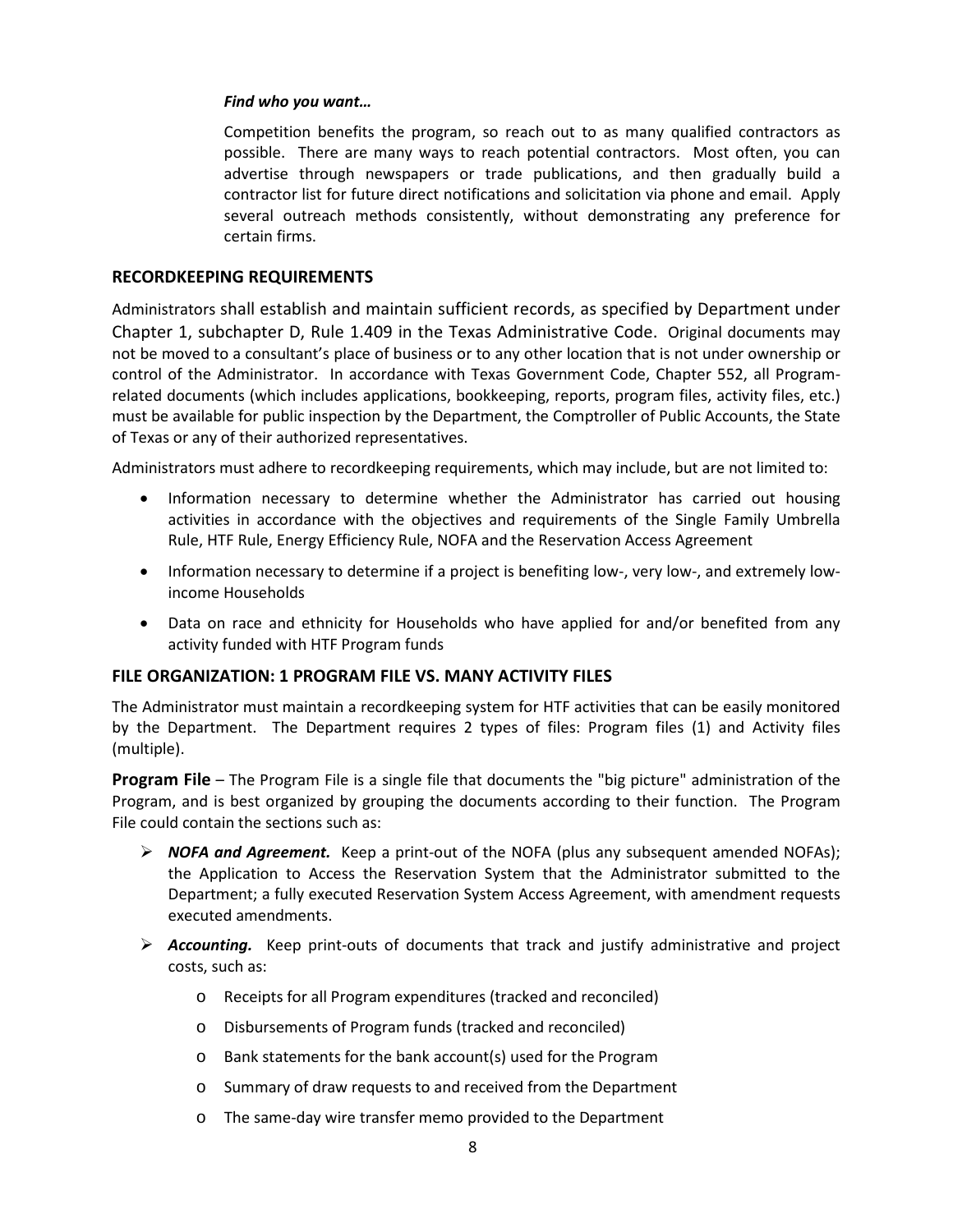- *Procurement and Program Eligibility Policies***.** Include adopted plans and policies related to the Program, such as your application selection/prioritization policy, board-adopted procurement policy/city or county procurement policy, walk-away policy/infeasibility policy, and conflict of interest policy.
- *Program Marketing***.** Copies of all affirmative marketing and outreach plans materials should be retained in a file for future monitoring. The following documents may be included, as applicable:
	- o Copies of Program brochures, notices, hand-outs, and other advertising materials or publications
	- o Documentation of public outreach efforts, including dates, times, locations, and content of information and/or materials provided
	- o Copies of invoices for paid advertising and publication services
	- o Transcripts of radio or other media announcements including dates and times of publication

**Activity Files** – The multiple Activity files organize all records pertaining to each applicant, regardless of their final approval for assistance. Create a separate Activity file for each approved and disapproved applicant. The documentation should include the documents outlined on the Activity File Checklist, which is available on the Program website.

#### **RESERVATION SYSTEM REQUIREMENTS & GUIDELINES**

Program funds are available on a first-come, first-served basis through an online Reservation System. To promote the dispersion of funds, the funds are subject to regional set-asides for 180 days after the initial release of funds or the "Reservation Start Date."

For the first 90 days after the Reservation Start Date, funding for each region will be divided into urban and rural sub region set-asides. After approximately 90 days, any remaining funds in the urban and rural sub regions will collapse into a single set-aside per region.

After approximately 180 days of the initial release of funds, any funds available in all regions will collapse into a single statewide pool and will be made available on a first-come, first-served basis. For more information, please see Section 1 of the NOFA, "Program Overview."

*Audit Requirements* – An Administrator is ineligible to access funds on the online Reservation System until any past due audits or Department audit certification forms have been submitted to the Department in a satisfactory format with no unresolved findings.

*Reservation System User Guide* – The HTF Reservation System User Guide for the Program ("User Guide") provides step-by-step instructions for submitting documentation through all stages of the Program (Reservation Setups, interim stage reviews, and draw requests). It is available on the Program website, under the Program Forms link, an1d from HTF staff.

#### **ADMINISTRATIVE FEE**

An Administrative fee equal to 10% of each activity's combined Hard and Soft Costs will be paid to the Administrator upon completion of each Activity. Administrative fees are in addition to the maximum \$22,500 grant per Household. Administrators must submit draw requests following instructions in the User Guide. (See Chapter 7 for more information about draws)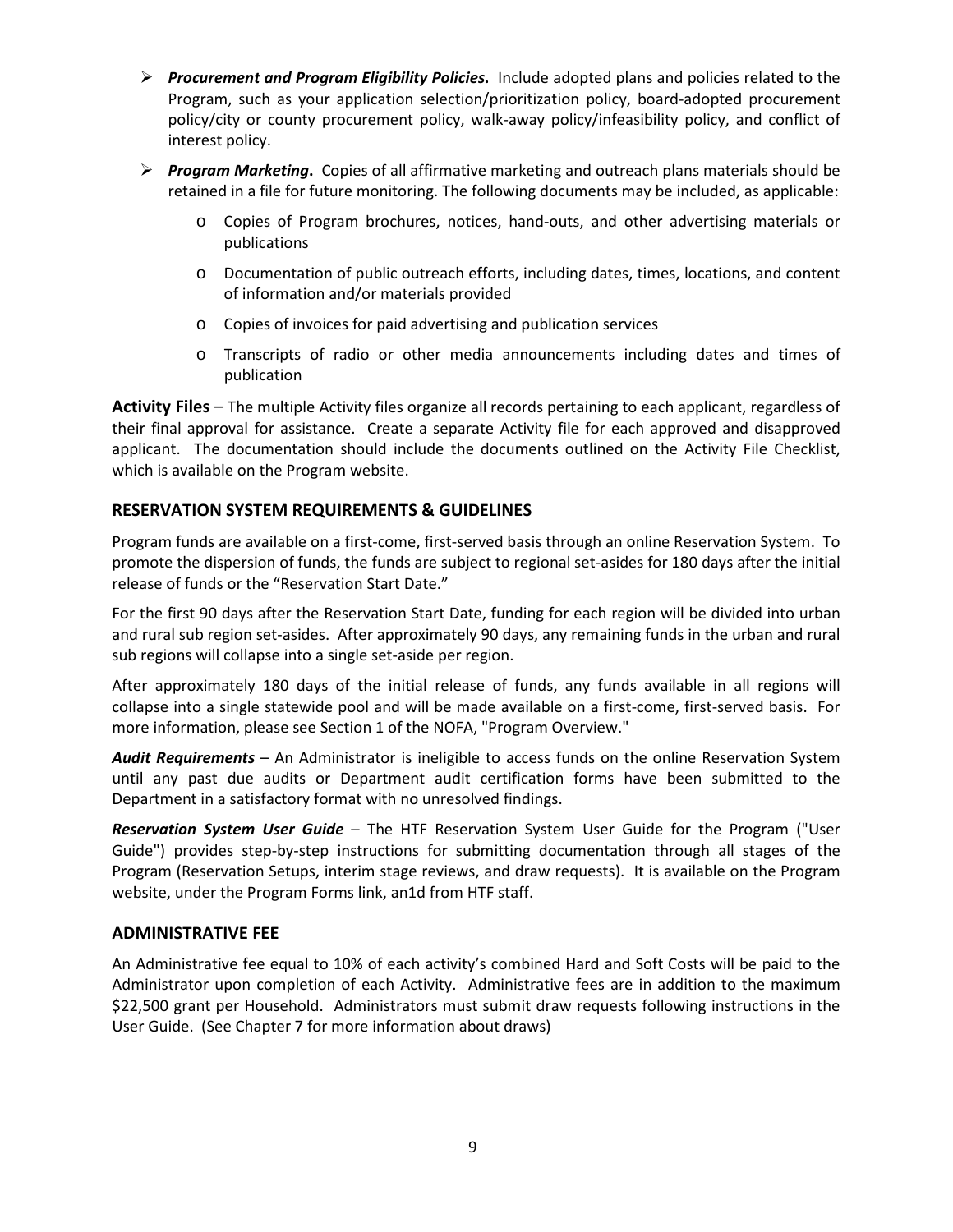#### **RESERVATION SETUP & DRAW TIMELINES**

| <b>STEP</b>                                                                            | DOCUMENTS TO UPLOAD TO TDHCA                                                                                                                                                                                        | <b>TIMING</b>                                                                      |
|----------------------------------------------------------------------------------------|---------------------------------------------------------------------------------------------------------------------------------------------------------------------------------------------------------------------|------------------------------------------------------------------------------------|
|                                                                                        | <b>Intake Application</b><br>$\bullet$<br>Certification of Disability, including SSI award letter if<br>applicable.<br><b>Household Income Certification</b>                                                        |                                                                                    |
|                                                                                        | Income and Asset Documentation (if within<br>\$3,000 of income limit or if income is below 30%<br>applicable income limit.                                                                                          | Administrator<br>uploads after                                                     |
| <b>STAGE 1:</b><br><b>RESERVATION SETUP</b>                                            | Tax Collector Assessor screenshot showing owner of<br>$\bullet$<br>record and compliance with the Single Family<br>Programs Umbrella Rule at 10 TAC Chapter 20.                                                     | determining<br>Household is eligible<br>according to their<br>own selection        |
|                                                                                        | Statement of Ownership and Location (SOL) for MHU<br>$\bullet$<br>properties. If it is a newly installed MHU, final SOL is<br>required prior project completion.                                                    | plan/policies                                                                      |
|                                                                                        | Letters of explanation (LOE) documenting and<br>supplementing items listed above.                                                                                                                                   |                                                                                    |
|                                                                                        | Other documentation requested by the Department<br>on a case-by-case basis                                                                                                                                          |                                                                                    |
| <b>STAGE 2:</b><br><b>WORK WRITE UP &amp;</b><br><b>COST ESTIMATE</b><br><b>REVIEW</b> | Initial Inspection, signed by Head of Household<br>Labeled "Before" Photos<br>$\bullet$<br>On Site Sewage Facility (OSSF/septic system)<br>٠<br>Inspection report, if applicable<br>Work Write-up and Cost Estimate | Administrator<br>uploads within 90<br><b>DAYS after STAGE 1</b><br><b>APPROVAL</b> |
| <b>STAGE 3:</b><br><b>BID REVIEW</b>                                                   | Copy of Construction line item bid to be selected for<br>٠<br>Contract, signed by Head of Household                                                                                                                 | Administrator<br>uploads within 90<br><b>DAYS after STAGE 2</b><br><b>APPROVAL</b> |
|                                                                                        | Department-approved Change Order(s)<br>$\bullet$                                                                                                                                                                    |                                                                                    |
| <b>STAGE 4:</b>                                                                        | <b>Permits and Green Tags</b><br>Final Inspection form, signed by Head of Household<br>and Inspector and initialed Scope of Work from the<br><b>Construction Contract</b>                                           | Administrator<br>uploads within 90<br><b>DAYS after STAGE 3</b><br><b>APPROVAL</b> |
| <b>CONSTRUCTION</b><br><b>COMPLETION &amp; DRAW</b>                                    | Administrator Certification of Energy Efficiency Rule<br>Compliance                                                                                                                                                 | *ONE TIME 30 DAY                                                                   |
|                                                                                        | <b>Construction Contractor's Request for Payment</b>                                                                                                                                                                | <b>EXTENSION, PER</b><br><b>DEPARTMENT</b>                                         |
|                                                                                        | Construction contractor's invoice<br><b>Activity Soft Cost Invoice</b>                                                                                                                                              | APPROVAL*                                                                          |
|                                                                                        | Labeled "After" Photos                                                                                                                                                                                              |                                                                                    |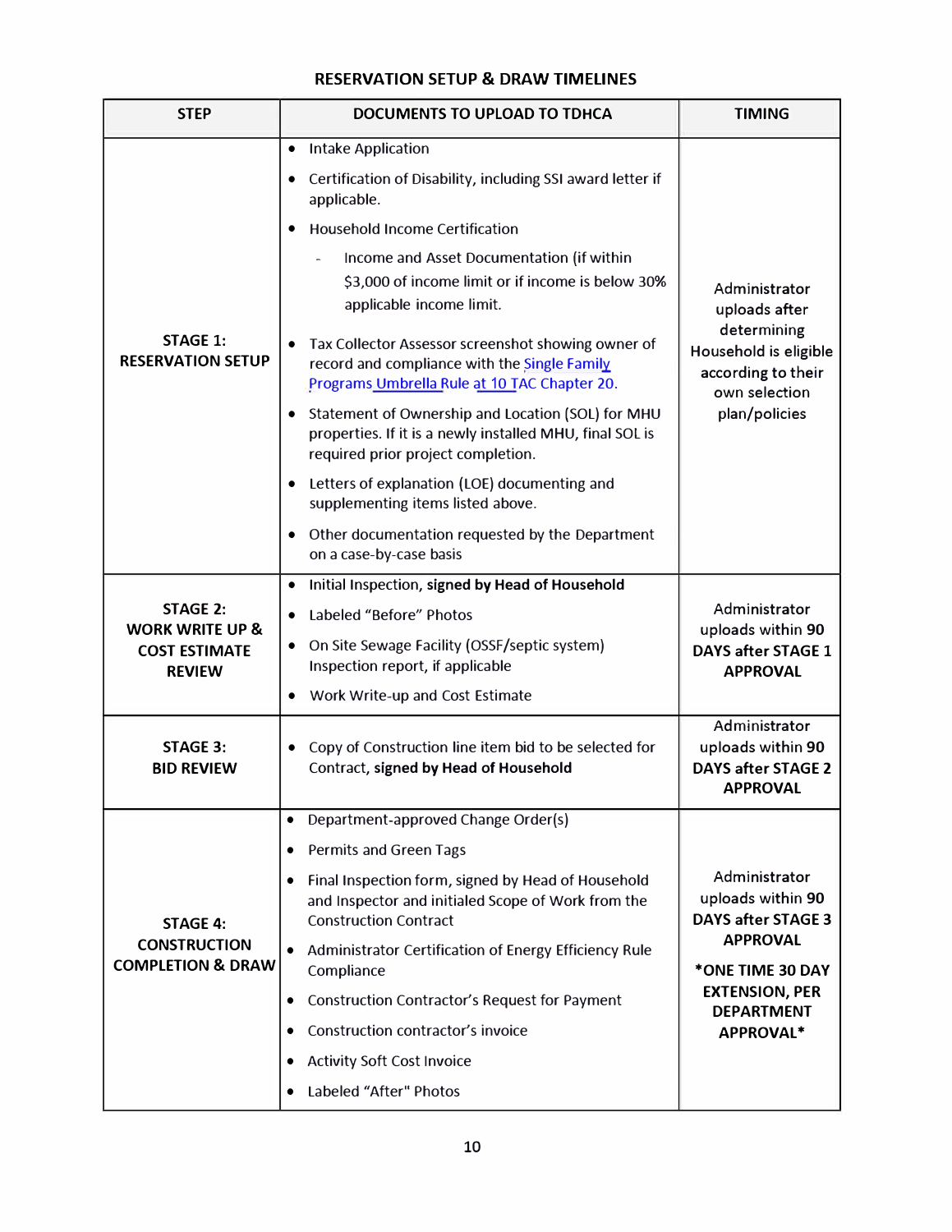## **CHAPTER 3: APPLICATION INTAKE & HH ELIGIBILITY**

#### **APPLICATION INTAKE OVERVIEW**

Administrators must be familiar with Program forms and processes to properly verify Household eligibility:

- Download forms directly from the Program website each time you work with a new applicant. Forms are updated periodically and previous versions of forms may no longer be acceptable.
- Complete the forms in full; do not leave any blank spaces. If a field is not applicable, put "N/A", "none" or draw a line through the field.
- Do not use correction fluid or correction tape to cover errors. To make corrections, draw a line through the incorrect information, write the correct information nearby, and have the applicant initial the corrected information.

#### **Best Practices:**

- $\checkmark$  Use the Activity File Documentation Checklist to gather required documentation
- $\checkmark$  Be prepared to submit support documentation. In case of a discrepancy, the Department may ask for additional information that is not specified on checklists or forms.
- $\checkmark$  Review bank account statements carefully for signs of unreported and reoccurring income.
- $\checkmark$  Ensure there is no conflict of interest between any applicant Household member and Administrator staff or consultants authorized to receive, evaluate, assist, or process applications.

#### **PROPERTY OWNERSHIP AND PROPERTY TAX STATUS**

To determine household eligibility, Administrators must verify and submit applying Household's property ownership and property tax information.

Real property taxes assessed on an owner-occupied Single Family Housing Unit must be current prior to the date of Mortgage Loan closing or effective date of the grant agreement. Delinquent property taxes will result in disapproval of the Activity unless one or more of the following conditions are satisfied:

- o Household must be satisfactorily participating in an approved installment agreement in accordance with Texas Tax Code §33.02 with the taxing authority, and must be current for at least three consecutive months prior to the date of Application;
- o Household must have qualified for an approved tax deferral plan agreement in accordance with Texas Tax Code §§33.06 or 33.065; or
- o Household must have entered into an installment agreement under Texas Tax Code §§31.031 or 31.032, have made at least one payment under the agreement, and be current on the installment plan.

A Single Family Housing Unit must not be encumbered with any liens which impair the good and marketable title as of the date of the Mortgage Loan closing or effective date of the grant agreement.

Prior to any Department assistance, the owner must be current on any existing Mortgage Loans or home equity loans.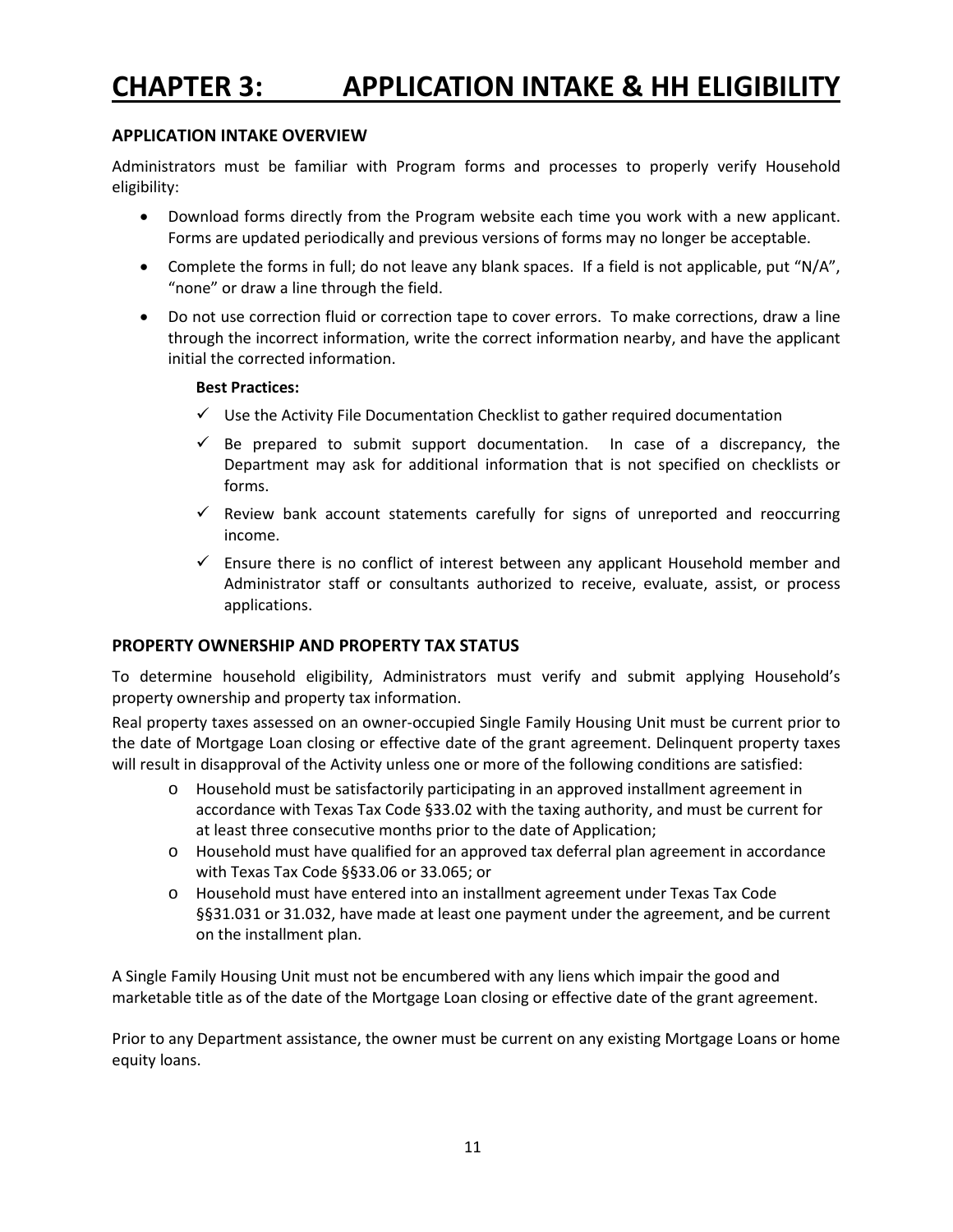- Administrators must do a Property Search on the appropriate Tax Assessor and County Appraisal District website to confirm current property tax status.
- If owner-occupied, applicant will self-certify on the Intake application that he/she is the owner of record for the property identified in the application and it is their principal residence.
- If applicant has other property that is not their principal residence, then the market value on the Appraisal District's records will be counted towards the household assets. Administrator must upload a screen shot of the Appraisal District market value.
- If the owner of record does not live in the subject property with the Person with Disability, the Department may consider it a renter-occupied home and restrictions on eliminating lifethreatening hazards and correcting unsafe conditions apply. (See Chapter 5 for additional information on life-threatening hazards and unsafe conditions). A statement of authorization from the owner of record may be required.
- If multiple owners, statements authorizing the modifications of the home may be required.
- If the property is "family-owned" but the owner of record is not a Household member (or is deceased) the applicant may be considered a renter for the purposes of this Program.
- . If the applicant occupies the property under a contract-for-deed, the applicant may be considered a renter for the purposes of this Program. Please contact HTF staff for additional assistance with contract-for-deed cases.
- Properties developed, owned or managed by an Administrator or an Affiliate and rental units in  $\bullet$ properties financed with any federal funds are ineligible for assistance. Verify using link below: http://hrc-ic.tdhca.state.tx.us/hrc/VacancyClearinghouseSearch.m

#### **Example of County Tax Website**

| R                                 |                                                                  |                           |          |                  |                                                           |                          |                       |
|-----------------------------------|------------------------------------------------------------------|---------------------------|----------|------------------|-----------------------------------------------------------|--------------------------|-----------------------|
|                                   | <b>ALBERT URESTI, MPA</b><br>BEXAR COUNTY TAX ASSESSOR-COLLECTOR |                           |          |                  |                                                           |                          |                       |
| 08/01/2013                        |                                                                  | <b>2012 TAX STATEMENT</b> |          |                  |                                                           |                          |                       |
| <b>LEGAL DESCRIPTION:</b>         |                                                                  |                           |          | <b>OWNER:</b>    |                                                           | <b>REAL PROPERTY</b>     |                       |
| 1.2784<br><b>ACREAGE:</b>         |                                                                  |                           |          | <b>LOCATION:</b> |                                                           |                          |                       |
| <b>APPRAISED VALUE</b>            | <b>CAP VALUE</b>                                                 |                           |          | HOMESTEAD VALUE  |                                                           |                          | <b>NON-QUAL VALUE</b> |
| <b>IMPROVEMENT</b><br><b>LAND</b> |                                                                  |                           |          |                  |                                                           |                          |                       |
| 29,050<br>80,990                  |                                                                  | $\Omega$                  |          |                  | 110,040                                                   |                          | $\Omega$              |
| <b>AGRI, MKT VALUE</b>            | PROD VALUE                                                       |                           |          |                  |                                                           |                          | <b>ASSESSED VALUE</b> |
| 0                                 |                                                                  | 0                         |          |                  |                                                           |                          | 110,040               |
| <b>TAXING UNIT</b>                | HOM                                                              | <b>EXEMPTIONS</b><br>O65  |          |                  | <b>TAXABLE VALUE</b>                                      | <b>TAX RATE</b>          | <b>TAX AMOUNT</b>     |
| <b>FLOOD FUND</b>                 | 3.000                                                            | $\Omega$                  | 0        | 0                | 107,040                                                   | 0.030679                 | 11.07                 |
| ALAMO COMM COLLEGE                | 0                                                                | 30,000                    | 0        | 0                | 80,040                                                    | 0.149150                 | 64.23                 |
| HOSPITAL DISTRICT                 | $\overline{0}$                                                   | $\mathbf 0$               | 0        | $\overline{0}$   | 110,040                                                   | 0.276235                 | 303.97                |
| BEXAR COUNTY                      | $\Omega$                                                         | 50,000                    | 0        | 0                | 60.040                                                    | 0.296187                 | 127.39                |
| <b>S A RIVER AUTHORITY</b>        | 5.000                                                            | 5,000                     | $\Omega$ | $\Omega$         | 100,040                                                   | 0.017370                 | 17.38                 |
| CITY / SAN ANTONIO                | $\circ$                                                          | 65,000                    | 0        | $\circ$          | 45,040                                                    | 0.565690                 | 144.64                |
| <b>SAN ANTONIO ISD</b>            | 15,000                                                           | 10,000                    | 0        | 0                | 85,040                                                    | 1.357600                 | 696.89                |
|                                   |                                                                  |                           |          |                  | TOTAL TAXES THIS STATEMENT:                               |                          | \$1,365.57            |
|                                   |                                                                  |                           |          |                  |                                                           | <b>TOTAL TAXES PAID:</b> | \$1,365.57            |
|                                   |                                                                  |                           |          |                  | TOTAL TAXES MINUS PAYMENT:<br>PENALTY AND INTEREST ADDED: |                          | \$0.00<br>\$0.00      |
|                                   |                                                                  |                           |          |                  |                                                           | TOTAL AMOUNT DUE:        | \$0.00                |
|                                   |                                                                  |                           |          |                  |                                                           |                          |                       |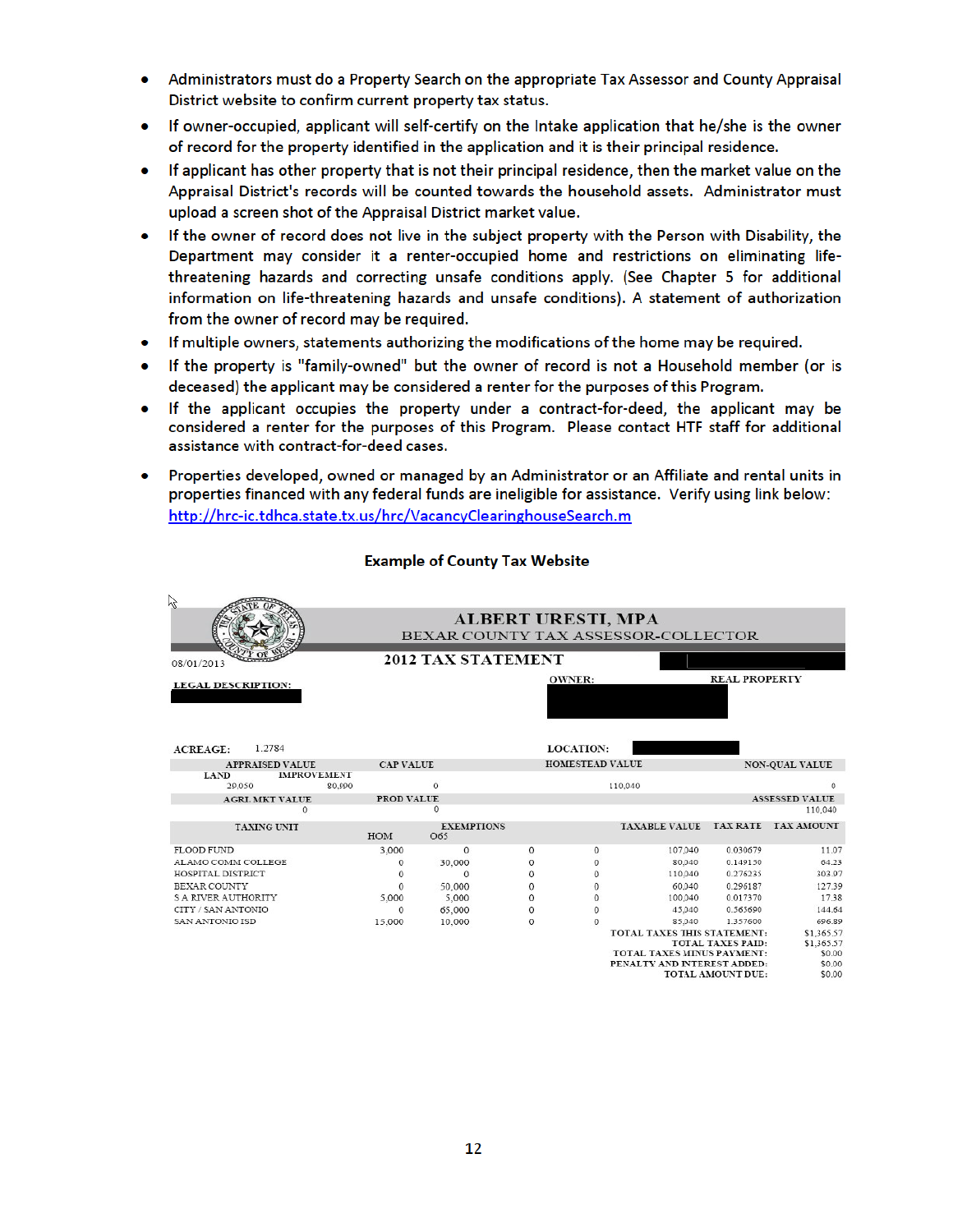### **HOUSEHOLD ELIGIBILITY AT-A-GLANCE**

| <b>Type</b>                        | Requirement                                                                                                                                                                                                                                                                                                                                                                                                                                                                                                                                                                                                                                                      | <b>Documentation</b>                                                                                                                                                                                                                                                                                                                                                                                                                                                                                                                                                  |
|------------------------------------|------------------------------------------------------------------------------------------------------------------------------------------------------------------------------------------------------------------------------------------------------------------------------------------------------------------------------------------------------------------------------------------------------------------------------------------------------------------------------------------------------------------------------------------------------------------------------------------------------------------------------------------------------------------|-----------------------------------------------------------------------------------------------------------------------------------------------------------------------------------------------------------------------------------------------------------------------------------------------------------------------------------------------------------------------------------------------------------------------------------------------------------------------------------------------------------------------------------------------------------------------|
| Income<br>Eligibility              | Annual Gross income is no more than 80% Area<br>Median Family Income (AMFI) or the Statewide<br>Income Limits, whichever is greater, in<br>accordance with the HUD HOME Investment<br>Partnership Program Income Tables posted on<br>the TDHCA website                                                                                                                                                                                                                                                                                                                                                                                                           | • Intake Application Form<br><b>Household Income Certification</b><br>Form<br>Applicable Income Support<br>۰<br>documentation items listed on page<br>14.<br><b>Income support documentation</b><br>must not be more than 90 days old<br>at date of Reservation System<br>submission.                                                                                                                                                                                                                                                                                 |
| Liquid<br>Assets                   | Liquid assets may not exceed \$20,000.<br>Cash deposited in checking or savings accounts,<br>money markets, certificates of deposit, mutual<br>funds or brokerage accounts; the net value of<br>stocks or bonds that may be easily converted to<br>cash; and the appraisal district's market value for<br>any real property that is not a principle residence.<br>Funds in tax-deferred accounts for retirement,<br>health or education savings (i.e., Individual<br>Retirement Accounts, 401Ks, 529, 529A (ABLE)<br>plans) are not considered in the Liquid Assets<br>calculation.<br>A Reverse Mortgage is not considered in the<br>Liquid Assets calculation. | 2 months of most recent CHECKING<br>$\bullet$<br>account statements prior to date of<br><b>HIC Form</b><br>1 month of most recent SAVINGS<br>account statement prior to date of<br><b>HIC Form</b><br>• OR Optional Asset Verification Form<br>completed by Financial Institution<br>• OR Zero Income/Asset Certification<br><b>Form</b><br>For any real property, submit a<br>screen shot of the appraisal district<br>market value<br><b>Asset support documentation must</b><br>not be more than 90 days old at<br>date of Reservation System<br><u>submission</u> |
| Person with<br><b>Disabilities</b> | At least 1 Household member meets definition of<br>Person with Disabilities.                                                                                                                                                                                                                                                                                                                                                                                                                                                                                                                                                                                     | • Certificate of Disability Form<br>Must not be more than 12 months<br>old at date of Reservation System<br>submission.                                                                                                                                                                                                                                                                                                                                                                                                                                               |

Forms are available on the Program Forms page of the Program website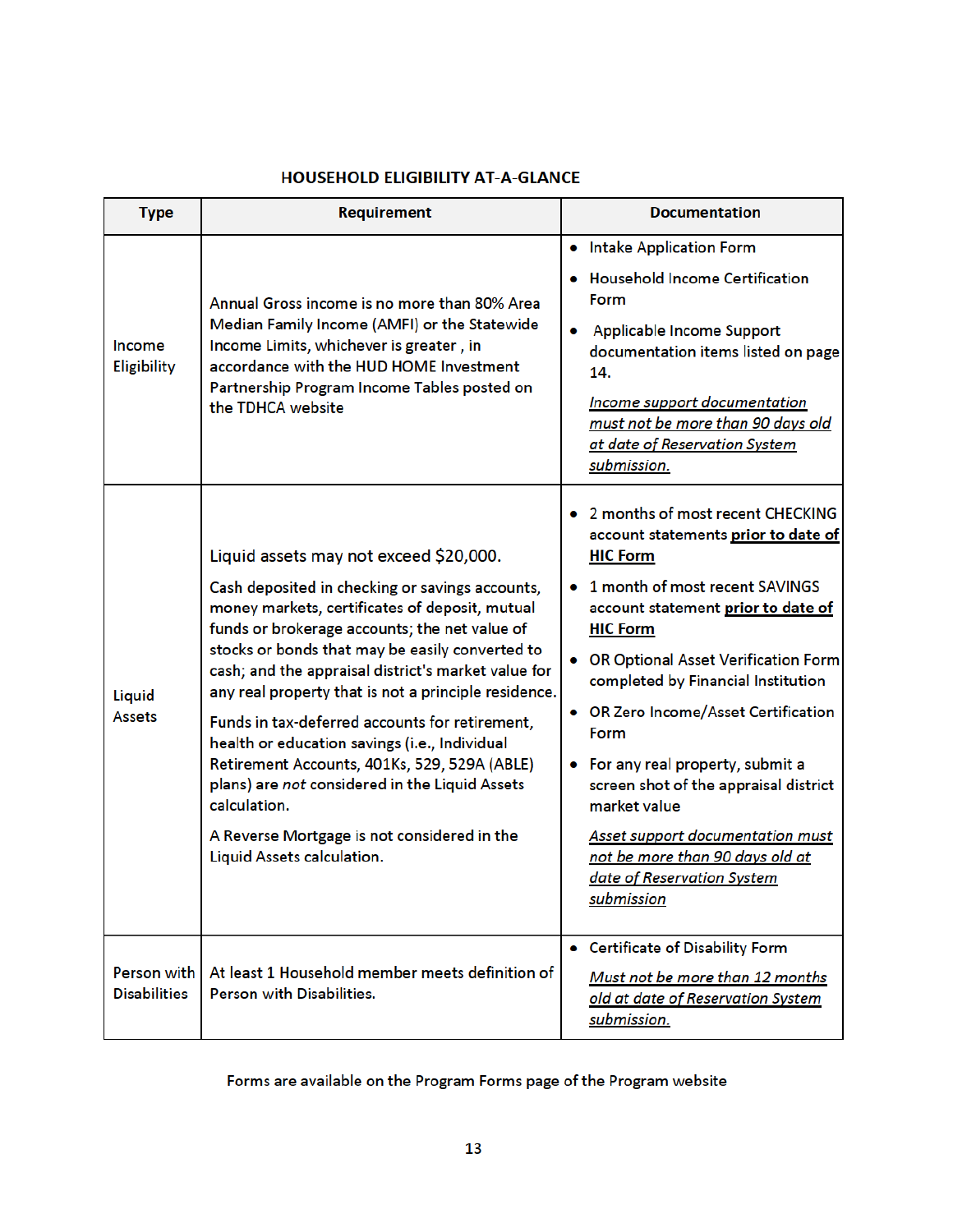#### **INCOME QUALIFICATION GUIDELINES**

| <b>Income Type</b>                                                                                                     | <b>Required Documentation</b>                                                                                                                                                                          | Instructions (always use GROSS amount)                                                                                                                                                                                                                                             |
|------------------------------------------------------------------------------------------------------------------------|--------------------------------------------------------------------------------------------------------------------------------------------------------------------------------------------------------|------------------------------------------------------------------------------------------------------------------------------------------------------------------------------------------------------------------------------------------------------------------------------------|
| <b>Wages &amp; Salaries</b>                                                                                            | . Pay stubs for most recent 30-day pay<br>period prior to HIC Form date<br>• OR a completed Verification of<br><b>Employment Form</b>                                                                  | Include bonus, overtime, shift differential,<br>commissions.<br>Average all the GROSS amounts on the paystubs, then<br>multiply by how many pay periods there are per year<br>(ex: 12, 24, or 26). This is the annual amount. For the<br>monthly amount, divide this number by 12. |
| <b>Benefits &amp;</b><br><b>Pensions (includes</b><br><b>Social Security and</b><br><b>Veterans</b><br>Administration) | . Most recent award letters, showing<br>GROSS monthly amount of the benefit or<br>pension<br>• OR a completed Verification of Benefits<br>Form                                                         | Multiply monthly GROSS amount by 12 to get annual<br>income.                                                                                                                                                                                                                       |
| <b>Public Assistance</b>                                                                                               | • Award Letter<br>• OR a completed Verification of Public<br><b>Assistance Form</b>                                                                                                                    | Include Unemployment, Workers Compensation,<br>Rental Assistance Payments (Section 8), and Military<br>Housing Allowance Benefits. Contact HTF staff if you<br>need assistance calculating this type of income.                                                                    |
| <b>Other Income</b>                                                                                                    | • Pay stubs for most recent 30-day pay<br>period prior to HIC Form date<br>• OR a completed Verification of<br><b>Employment Form</b><br>• Bank statements or "reloadable" credit<br>card transactions | Include part-time employment and second jobs.<br>Calculate like you would wages and salaries.<br>Average amounts received each month.                                                                                                                                              |
| <b>Seasonal Work or</b><br>Self-Employment                                                                             | • 2 previous years' signed tax returns/tax<br>transcripts                                                                                                                                              | Average the most recent 2 years' returns<br>Include seasonal and migrant farm work income and<br>self-employment income.                                                                                                                                                           |
| <b>Employment by</b><br><b>Relative</b>                                                                                | • A completed Verification of Employment<br>Form and previous year signed Tax<br>Returns/Transcripts                                                                                                   | Include income from employment by relative or family<br>business. Calculate like you would wages and salaries.                                                                                                                                                                     |
| <b>Alimony &amp;</b><br><b>Child Support</b>                                                                           | • Attorney General's office confirmation                                                                                                                                                               | Alimony and child support income are used for<br>income eligibility purposes if disclosed by the<br>applicant on the intake application or bank<br>statements                                                                                                                      |
| <b>Recurring Cash</b><br><b>Support</b>                                                                                | • A completed Verification of Recurring<br><b>Cash Contributions Form</b><br>• Letter of explanation regarding the<br>additional income.                                                               | Include recurring cash support or donations to any<br>Household member by any persons not living in the<br>Household.                                                                                                                                                              |
| Zero Income                                                                                                            | • Zero Income/Asset Certification Form                                                                                                                                                                 | A family of 1 with a Zero Income/Asset Certificate will<br>not be accepted.                                                                                                                                                                                                        |

#### SNAP (also known as food stamps), Earned Income Tax Credit payments monthly payments on a Reverse Mortgage are NOT COUNTED as income in the Program.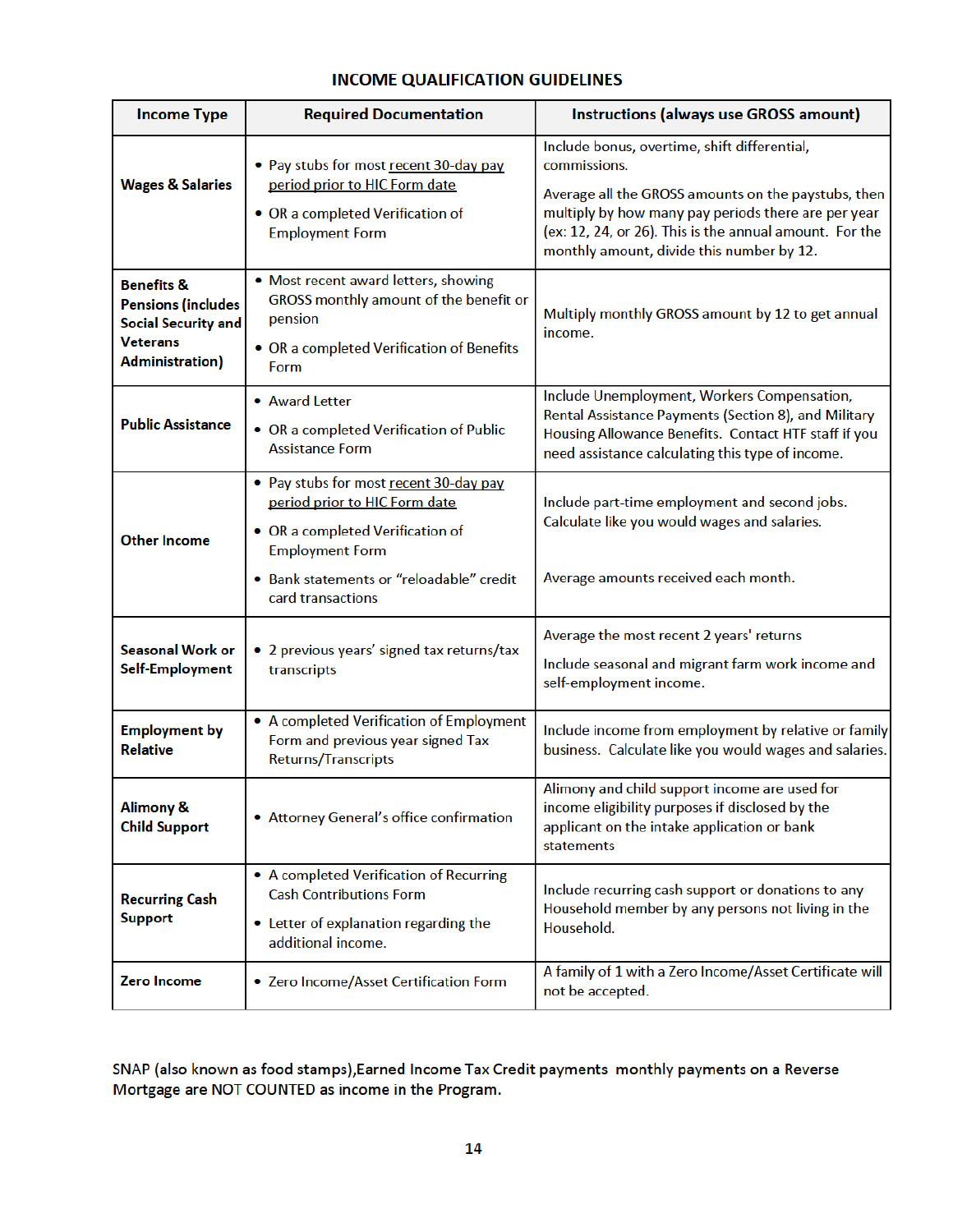### PROPERTY ELIGIBILITY AT-A-GLANCE

| <b>Type</b>                                                                                                                                                                                 | <b>Requirement</b>                                                                                                                                                                                                                                                                                                                                                                                                                                                                                                                                                                                                                                                                                                                                                                                                  | <b>Documentation</b>                                                                                                                                                                                                                                                                                                                                        |  |  |
|---------------------------------------------------------------------------------------------------------------------------------------------------------------------------------------------|---------------------------------------------------------------------------------------------------------------------------------------------------------------------------------------------------------------------------------------------------------------------------------------------------------------------------------------------------------------------------------------------------------------------------------------------------------------------------------------------------------------------------------------------------------------------------------------------------------------------------------------------------------------------------------------------------------------------------------------------------------------------------------------------------------------------|-------------------------------------------------------------------------------------------------------------------------------------------------------------------------------------------------------------------------------------------------------------------------------------------------------------------------------------------------------------|--|--|
| <b>Property Eligibility</b>                                                                                                                                                                 | Property is the principle residence of the Person with<br>Disability.<br>Proof of ownership or if a renter: written permission<br>of the property owner.<br>For owner-occupied homes and rented units:<br>Property taxes must be current or owner is<br>participating in an approved installment agreement<br>in accordance with Texas Tax Code §33.02 with the<br>taxing authority and must be current for at least 3<br>consecutive months prior to the date of Application;<br>or must have qualified for an approved tax deferral<br>plan agreement in accordance with Texas Tax Code<br>§§33.06 or 33.065; or must have entered into an<br>installment agreement under Texas Tax Code<br>§§31.031 or 31.032, have made at least one payment<br>under the agreement, and be current on the<br>installment plan. | • Intake Application<br>• For renters, property owner<br>permission form (created by<br>Administrator)<br>• For renters, copy of the lease<br>• Screen shot of County Tax property<br>status<br>For MHUs, Statement of Ownership &<br>Location ("SOL"), SOL for<br><b>MHU</b><br>properties. If it is a newly installed<br>MHU, final SOL is required prior |  |  |
| Title 10, Part 1 of the<br><b>Texas Administrative</b><br>Code<br><b>RULE §26.26</b><br><b>RULE §20.8</b>                                                                                   | Manufactured Housing Units (MHUs) built on or after<br>January 1, 1995 may be eligible, as determined by<br>the Department.<br>Properties developed, owned or managed by an<br>Administrator or an Affiliate and rental units in<br>properties financed with any federal funds are                                                                                                                                                                                                                                                                                                                                                                                                                                                                                                                                  | project completion.<br>. If applicable, an On-Site Sewage<br>Facility ("OSSF") Inspection Report                                                                                                                                                                                                                                                            |  |  |
| <b>Life-Threatening</b><br><b>Hazards &amp;</b><br><b>Unsafe Conditions</b><br><b>Limitation</b><br>Title 10, Part 1 of the<br><b>Texas Administrative</b><br>Code<br><b>RULE §26.27(d)</b> | ineligible for assistance.<br>Life-threatening hazards and unsafe conditions must<br>be corrected using no more than 25% of project<br>funds. Department may waive this requirement on a<br>case-by-case basis.<br>If an owner-occupied unit CANNOT be made free of<br>life-threatening hazards or unsafe conditions within<br>the budget of this Program, or in conjunction with<br>funds leveraged from other sources as a part of this<br>Project, then the Household is <i>ineligible</i> for this<br>program based on property eligibility criteria.<br>Rental units must not have life-threatening hazards<br>or unsafe conditions at the time Program funds are<br>used to assist a renter.                                                                                                                  | • Initial Inspection Form<br>• Signed Final Work Write-Up & Cost<br><b>Estimate Form</b><br>• Labeled "Before" photos                                                                                                                                                                                                                                       |  |  |
| <b>Prohibited Liens</b><br>Title 10, Part 1 of the<br><b>Texas Administrative</b><br>Code<br><b>RULE §20.8</b>                                                                              | Prior to any Department assistance, the owner must<br>be current on any existing Mortgage Loans or home<br>equity loans.<br>Property with unresolved liens of record may be<br>ineligible for assistance (to be determined by the<br>Department).                                                                                                                                                                                                                                                                                                                                                                                                                                                                                                                                                                   | <b>Intake Application</b><br>Ensure liens are resolved and<br>۰<br>released before Reservation Setup                                                                                                                                                                                                                                                        |  |  |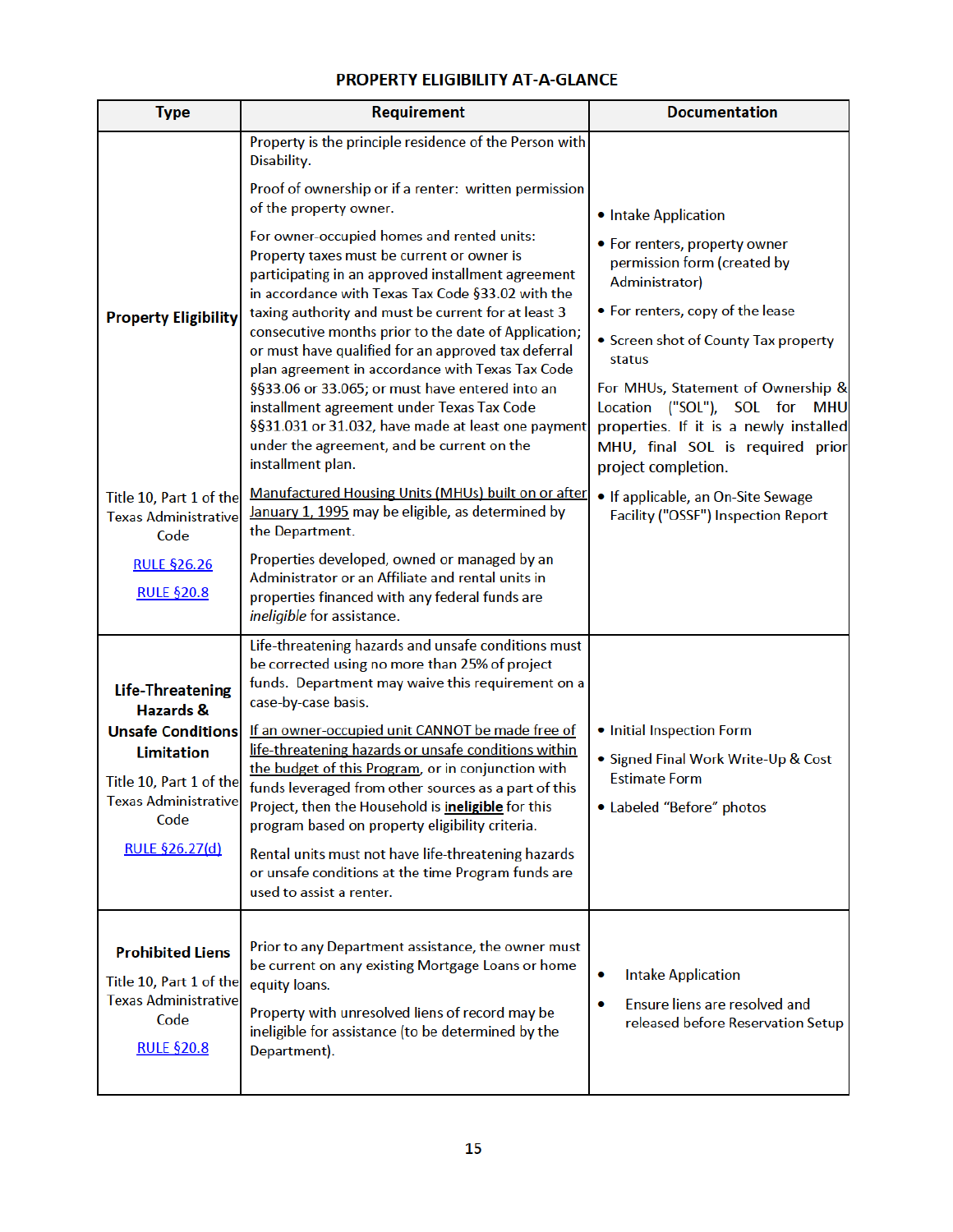#### **APPLICANT NOTIFICATION**

After receipt of a complete Intake Application and supporting documentation from the applicant Household, notify the Household of its eligibility status in writing and in a timely manner. Notifications should communicate the following:

- The Household has been determined eligible to receive assistance;
- The Household has been determined *ineligible* to receive assistance (cite the reason for denial plus instructions on how the household may file an appeal to the Administrator); or
- The Household has been added to the Administrator's waiting list (if applicable).

Retain a copy of the notification letter in the applicant's individual Activity File as outlined in Chapter 2.

#### **NEXT STEPS FOR ELIGIBLE APPLICANTS**

After verifying that an applicant meets all the eligibility factors, the Administrator should confirm that the applicant understands the Program requirements, the timeline for next steps, and their rights and responsibilities.

At this point, the Administrator requests reservation of funds for the eligible Household by submitting a "Reservation Setup" via the Department's online Reservation System.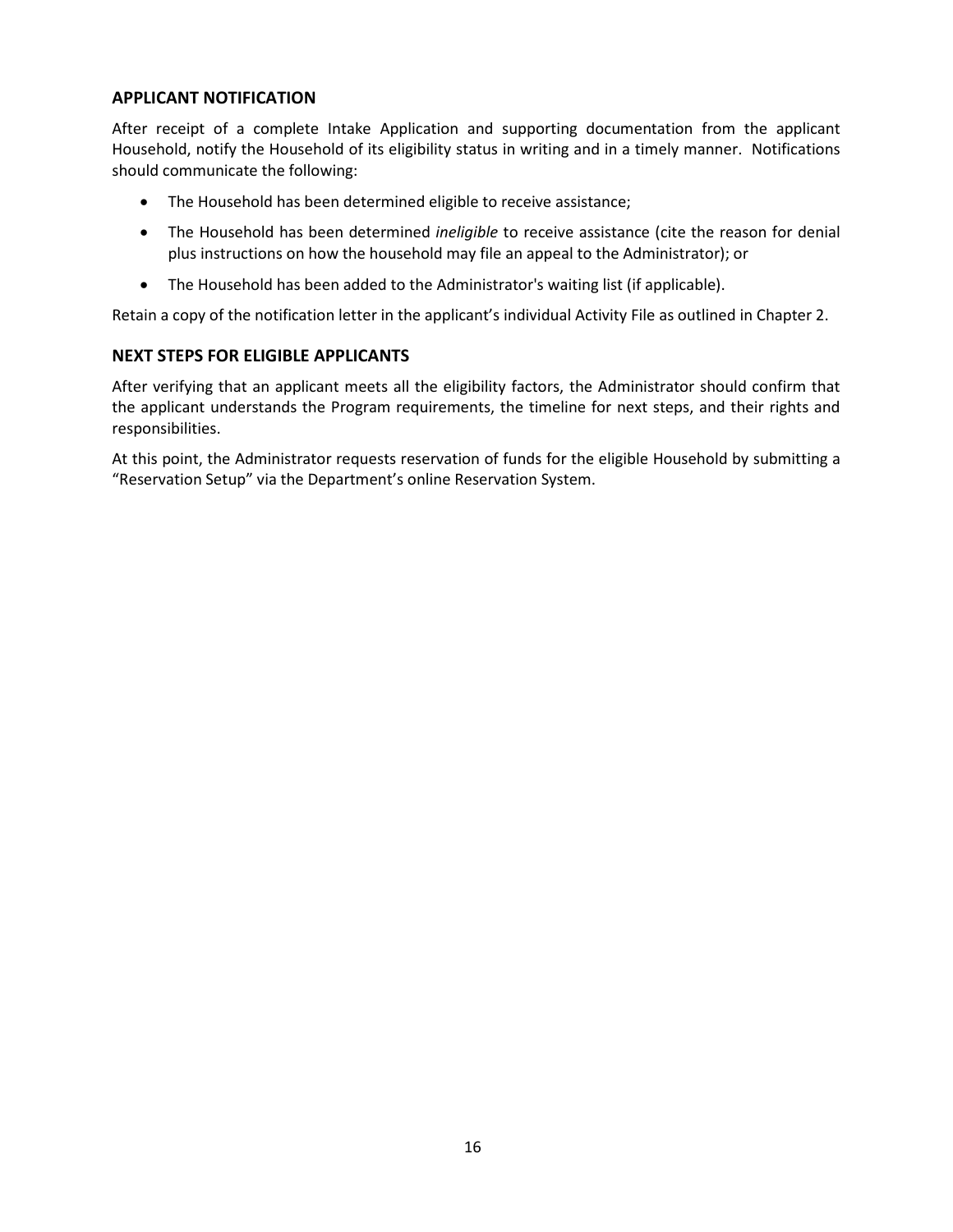#### **WHAT IS A RESERVATION SETUP?**

A "Reservation Setup" is the process by which the Administrator reserves HTF Program funds for an eligible Household. The Administrator will reserve funds for Households by entering and submitting setups using the Department's online Reservation System ("System").

#### **WHO MAY SUBMIT RESERVATION SETUPS?**

The Administrator must authorize the staff persons allowed to submit information to the Department through the System using the Reservation System Access Request Form. The Department will assign unique login names and temporary passwords to the authorized users. Login names and passwords may NOT be shared with anyone other than the person to whom it is assigned. If authorized users are no longer involved in administering the Program, the Administrator must submit an updated form to remove and/or add additional users.

#### **RESERVING FUNDS**

Program funds are available in the Reservation System on a first-come, first-served basis subject to the Regional set-asides described in Section 1 of the NOFA (Program Overview). Section 6 of the NOFA (Reservation system Guidelines) outlines the number of reservations permitted.

After collecting and verifying the required Household income and property eligibility documentation, the Administrator shall enter the Reservation Setup information (step-by-step guidance is available in the HTF Reservation System User Guide on the Program forms page) into the System and request an amount of funds, up to the maximum \$22,500. The Administrator does not enter a reservation for the 10% Administrative Fee, which is done by the Department during processing.

The Department processes Reservation Setups in the order they are submitted by Administrators and time-stamped on the online Reservation System. Submission of a Reservation Setup on behalf of a Household does not guarantee funding.

The Department will attempt to review the Reservation Setup documentation within 15 business days of submission by the Administrator.

#### **INCOMPLETE RESERVATIONS**

If the Reservation Setup is incomplete, it will be set back to "pending" status and funds will be released and available for reservation. The Department considers incomplete Reservations as:

- Missing any of the following required forms: Intake Application with all applicable signatures, signed Household Income Certification Form, or signed Certificate of Disability.
- In MHU properties, a current and valid Statement of Ownership and Location (SOL). If it is a newly installed MHU, final SOL is required prior project completion.
- Tax Collector Assessor screenshot showing owner of record.
- Missing supporting income and asset documentation if Household income is within \$3,000 of the applicable income limit or below 30% applicable income limit
- Missing supporting income and asset documentation if Household income is below 30% applicable income limit.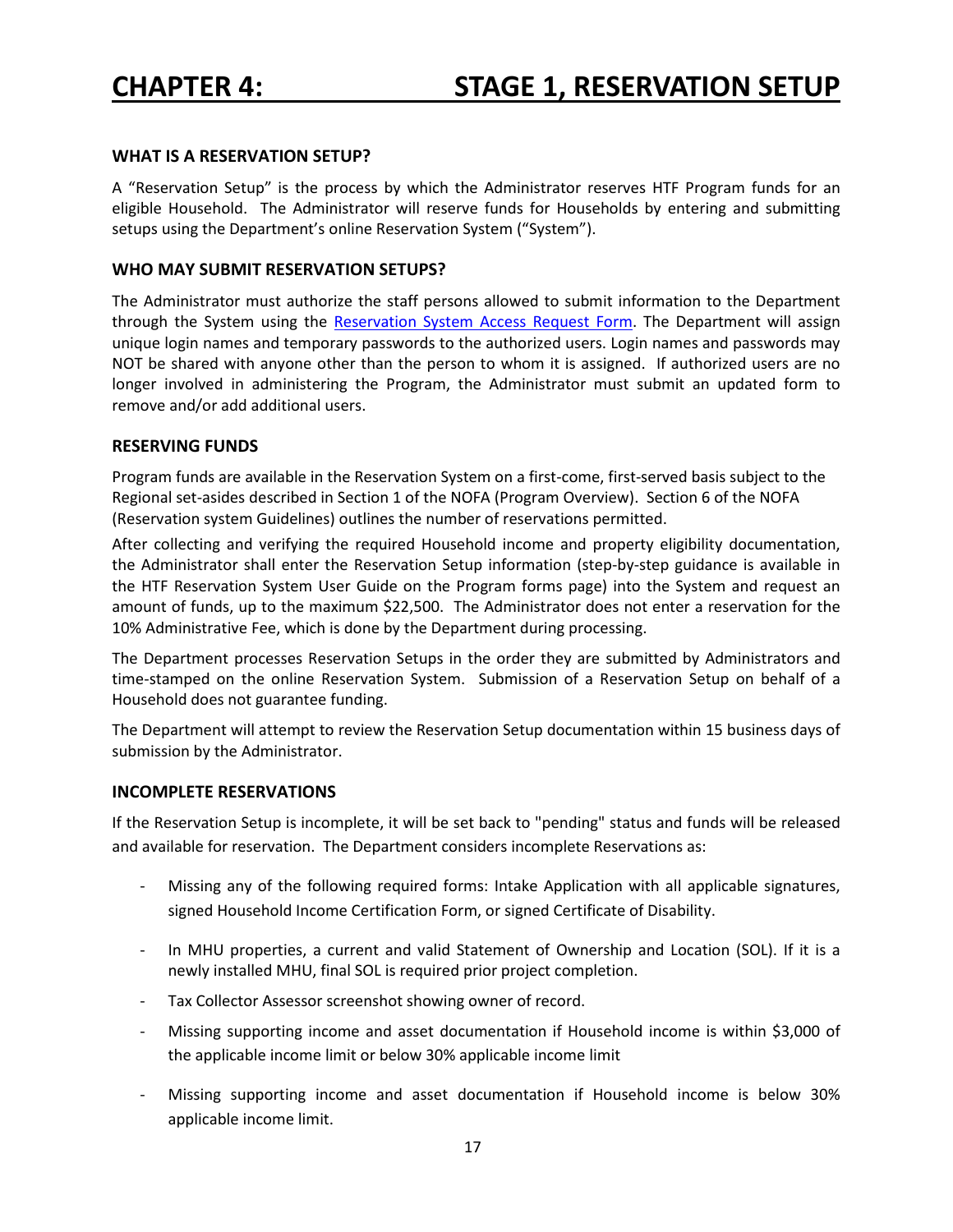If the documentation needs correction or additional information, the Department will notify the Administrator of any deficiencies. If all deficiencies are not corrected within 15 business days of notification, the Department may cancel the reservation from the System and the Administrator may resubmit the Reservation Setup if funding permits.

ONCE THE DEPARTMENT CONFIRMS THAT A HOUSEHOLD IS ELIGIBLE FOR THE PROGRAM, THE DEPARTMENT WILL RESERVE UP TO THE MAXIMUM OF \$22,500 IN PROJECT COSTS (HARD COSTS AND SOFT COSTS) ON BEHALF OF THE HOUSEHOLD, PLUS AN ADMINISTRATION FEE EQUIVALENT TO 10% OF THE PROJECT COSTS ON BEHALF OF THE ADMINISTRATOR. THE DEPARTMENT WILL NOTIFY THE ADMINISTRATOR TO PROCEED TO STAGE 2, INITIAL INSPECTION, WORK WRITE-UP AND COST ESTIMATE.

#### **SHOULD WE REQUEST SOFT COSTS?**

Soft Costs are a way for the Administrator to cover costs that are not construction costs but still related to completing the activity. Soft costs are optional; some Administrators include them, others do not. Another way to think of Soft Costs is that they are activities performed for a household project (at any stage of the process) that do not show up on the Work Write-Up. Examples of typical AYBR Soft Costs are:

- o Administrator's staff time or consultant time spent meeting with the household
- o Administrator staff mileage incurred for meeting with the household or for performing AYBR duties related to the household's project (exception: Consultant mileage is *not* considered a Soft Cost)
- o On-Site Sewage Facility inspection (also known as an OSSF or "septic tank" inspection), if required
- o Lead Based Paint testing

To be able to request Soft Costs reimbursement at the completion of the activity, Administrators must complete the Department's Soft Costs Invoice and follow instructions. All Soft Cost expenses must be justified and documented in the Activity file created by the Administrator.

#### **HOW TO CALCULATE SOFT COSTS**

Soft Costs cannot exceed 10% of the Hard Costs amount (*not* 10% of the total Project Costs that are reserved).

To figure out the maximum Soft Costs you may get for your reservation, divide the total Project Costs amount by the number 11. For example, if you are reserving the maximum grant of \$20,000 allowed for the project, the maximum Soft Costs you could be eligible for would be \$1,818 (20,000 divided by 11 is 1,818). The remaining amount is \$18,182, which would be the maximum Hard Costs. If you were reserving only a total of \$14,500 for the household, divide \$14,500 by 11. This is \$1,318 in maximum Soft Costs and \$13,182 in maximum Hard Costs.

Please view the HTF Reservation System User Guide for additional guidance on entering Soft Costs during the reservation setup.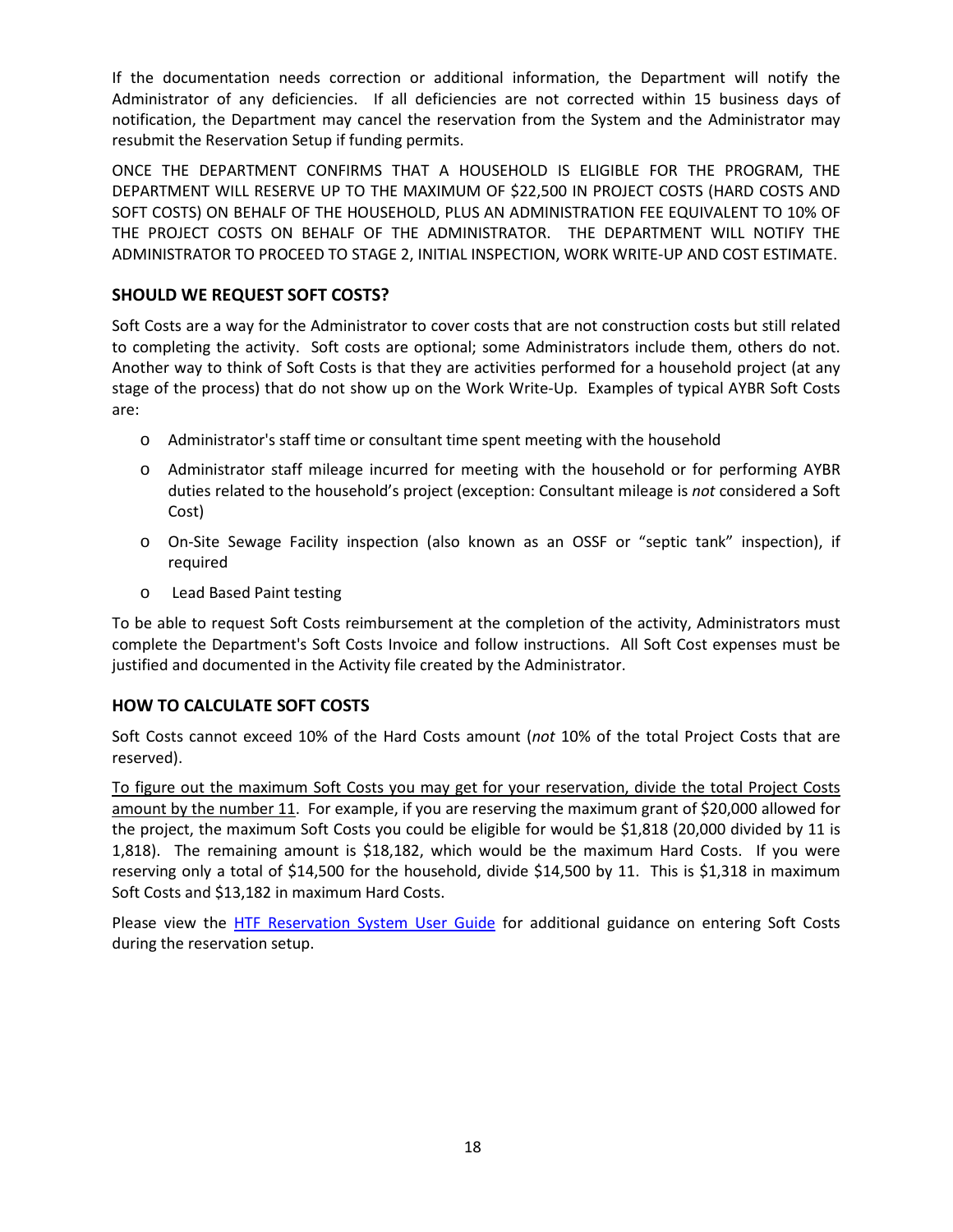# **CHAPTER 5: STAGE 2, INITIAL INSPECTION, WORK WRITE-UP & COST ESTIMATE**

#### **THE REVIEW PROCESS**

When the Reservation Setup is approved by the Department and has been set to "Active" status in the Reservation System, this means that Project and Administrative funds have been reserved for the Household for 90 calendar days.

Within the next 90 calendar days, the Administrator must complete and submit "Stage 2" to the Department, which includes the initial inspection, labeled "before" photos, and the Work Write-Up and Cost Estimate. **No extensions are granted on this 90-day deadline.**

The Department will attempt to review the Stage 2 documentation within 15 business days of submission by the Administrator.

If the documentation needs correction or additional information, the Department will notify the Administrator of the deficiency. If the deficiency is not corrected within 15 business days of notification, the Department may cancel the reservation from the System and the Reservation Setup may be resubmitted if funding permits.

#### **THE INITIAL INSPECTION**

Once the Household and property have been determined to be eligible for participation in the Program, the next step in the process is the Initial Inspection.

This inspection must identify both accessibility needs **and** the causes of life-threatening hazards and unsafe conditions and the degree to which they can be corrected within the scope of the Program and the budget.

#### *The purpose of the Initial Inspection is to:*

- Identify the accessibility modifications needed by the Person with Disability.
- Assess and document the condition of the property, identifying all deficiencies that constitute life-threatening hazards and unsafe conditions.
- Pinpoint in the Initial Inspection any deficiencies that are not related to accessibility modifications or that do not constitute life-threatening hazards and/or unsafe conditions. These deficiencies may not be eligible for inclusion in the Scope of Work funded by the Program.

It is important that the Inspector is knowledgeable about all applicable codes, consumer product safety notifications, residential building systems, and local costs for residential rehabilitation. At times, the Inspector may need to consult with another professional who specializes in any of the above systems. Note that when an additional specialist assists in evaluating a problem and recommending a solution, that specialist *must be excluded* from consideration as a potential bidder or sub-contractor for that particular activity.

#### **Inspector Qualifications**

A Qualified Inspector Certification must be submitted to the HTF. Only inspectors meeting the criteria below may inspect Program properties:

A. A qualified inspection individual, as certified by the Administrator, that has professional certifications, relevant education and a minimum of 3 years of experience in a field directly related to home inspection, including but not limited to, installing, servicing, repairing or maintaining the structural, mechanical, plumbing and electrical systems found in Single Family Housing Units, as evidenced by inspection logs, certifications, training courses or other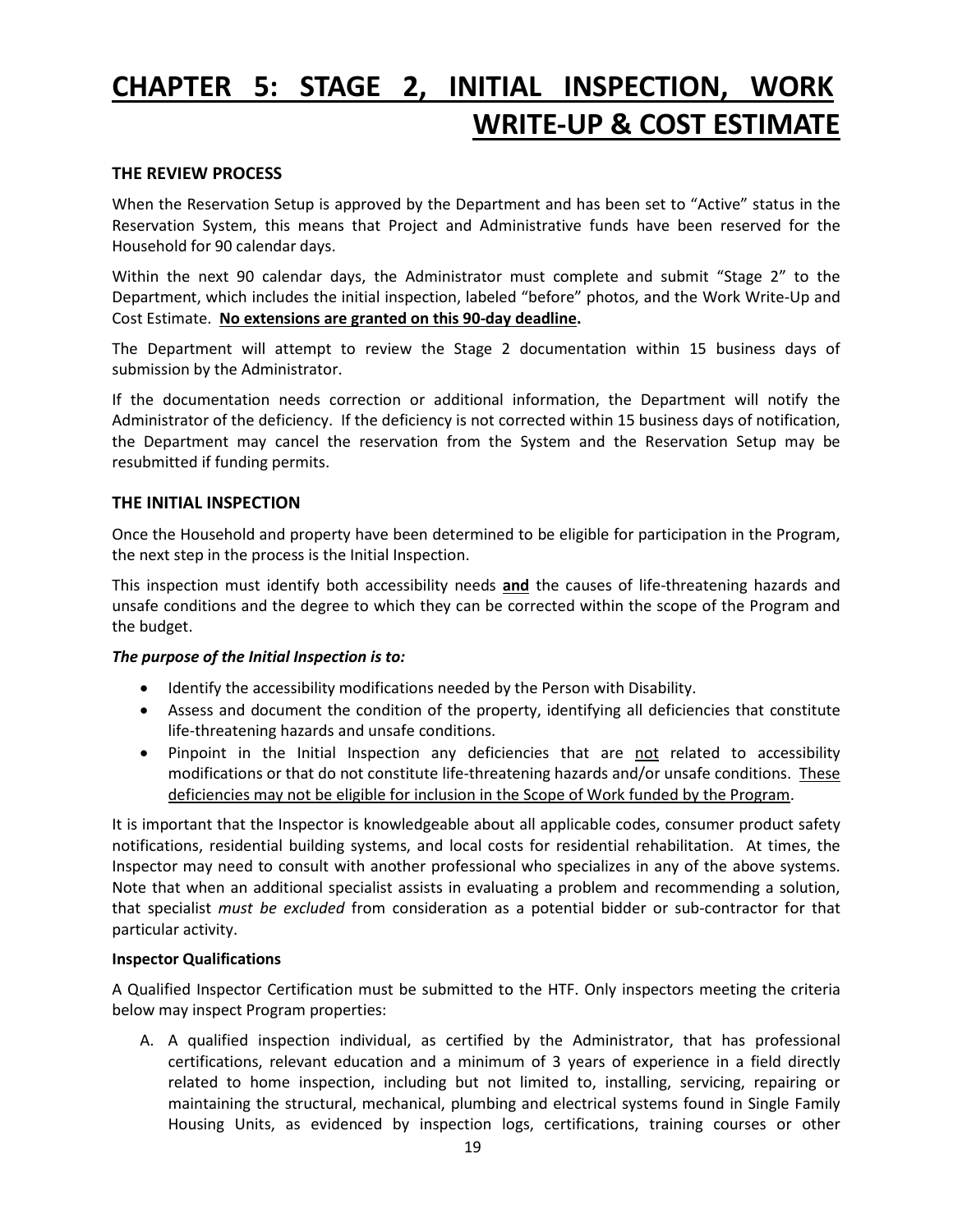documentation. Qualified inspection individuals may be a staff member of the Administrator or a contracted third party.

#### **Preparing for the Initial Inspection**

- Be very familiar with the Initial Inspection form and the applicable Program Construction Standards, Energy Efficiency Standards and 2010 ADA Standards.
- Know if the property is in a jurisdiction that has local building codes and ordinances, and be familiar with the codes and ordinances. Meet with the local Building Official or Residential Inspectors to learn local protocols and get a schedule of permit fees.
- If the property is in an unincorporated area where there is no local residential code, the 2015 International Residential Code (IRC), including Appendix J for Existing Buildings and Structures, is the applicable code for the Program. Title 10, Part 1 of the Texas Administrative Code, Chapter 26, subchapter B, §26.27
- Recommended equipment to conduct an inspection:
	- $\checkmark$  digital camera
	- $6$ -foot step ladder
	- $\checkmark$  extension ladder tall enough to reach roof
	- $\checkmark$  flashlight
	- $\checkmark$  measuring tape and/or digital SAE tape measure
	- $\checkmark$  24" and 48" level and/or 50' laser line level
	- $\checkmark$  digital multimeter or GFCI tester to check electrical systems
	- $\checkmark$  telescoping wand with lighted hand mirror
	- $\checkmark$  basic tools such as screwdrivers, pliers, adjustable wrench
	- $\checkmark$  gloves
	- $\checkmark$  dust mask
	- $\checkmark$  overalls for inspecting crawlspace
	- $\checkmark$  graph paper and pencil or tablet computer for sketching building layout
	- $\checkmark$  International Code Council (ICC) Code Check book for appropriate IRC year
	- $\checkmark$  Program Initial Inspection form

#### **Labeled "Before" Photos**

Using a quality digital camera, take a full set of exterior and interior photos.

#### **EXTERIOR photos should include all four sides of the building, and clearly show the condition of the:**

- ❖ Roof
- $\div$  Doors and windows
- Porches and decks, steps and handrails
- Guttering and downspouts (if present)
- Foundation and crawlspace (if present)
- Site drainage
- Path of travel from parking area or driveway and mailbox
- Electrical service entry and load center
- ❖ HVAC equipment
- Exterior outlets and hose bibs
- $\cdot$  Windows, especially bedroom windows providing emergency egress

#### **INTERIOR photos should include views of each room, with focus on:**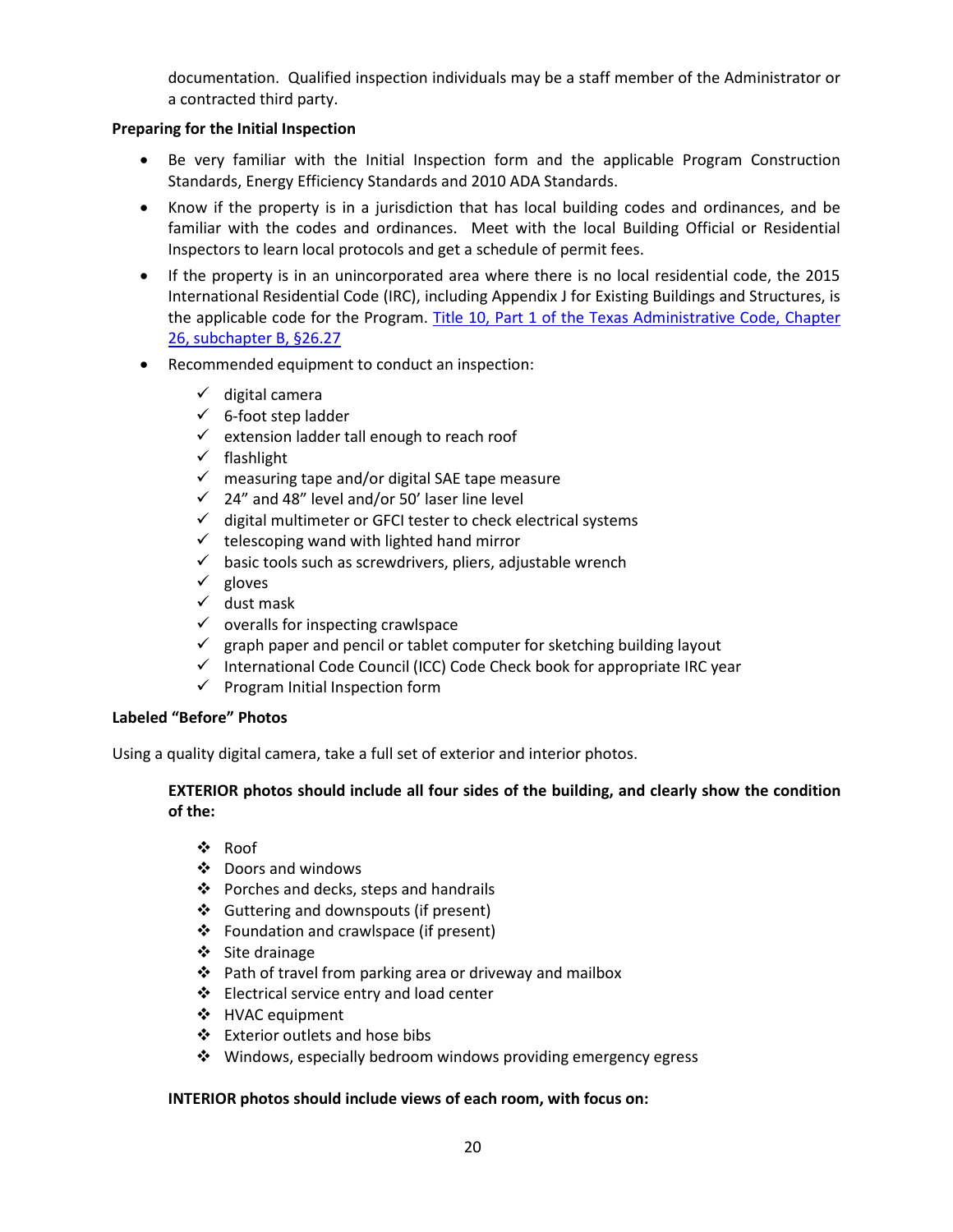- ❖ Flooring
- ❖ Bathroom fixtures
- Doors, closets
- Lighting and ceiling fans
- $\triangleleft$  Receptacle outlets and wall switches
- ❖ Smoke alarms and carbon monoxide detectors
- Heating and cooling equipment
- ❖ Kitchen cabinets and countertops
- ❖ Kitchen and laundry room appliances
- Water heater and furnace/HVAC closets
- Window AC units
- Bathroom and kitchen ventilation
- Electrical breaker panel
- Attic scuttle and attic insulation
- Evidence of water damage or foundation failure on walls and ceilings

#### **Inspecting Septic Systems**

Prior to completing the Work Write-Up and Cost Estimate, all All On-Site Sewage Facilities (OSSF or septic system) shall be inspected by a Texas Commission on Environmental Quality authorized agent to determine if the system is in substantial compliance with Health & Safety Code, Chapter 366, and the rules adopted under that chapter, unless waived by the Department on a case-by-case basis.

If an existing OSSF system is not performing as intended, it may have to be repaired or replaced, or a licensed plumber shall connect the home to a public system.

#### **Inspecting Renter-Occupied Properties**

The inspection process for renter-occupied properties versus owner-occupied properties is the same with one major exception.

In rental units, any life-threatening hazards and unsafe conditions identified in the inspection must be corrected by the property owner prior to any accessibility modifications funded by the Program. The inspector must re-inspect and document that the life-threatening hazards and unsafe conditions have been corrected, and create an updated version of the Initial Inspection Form.

#### **Inspecting Manufactured Housing Units**

Accessibility modifications and elimination of life-threatening hazards and unsafe conditions in Manufactured Housing Units (MHUs) may be an eligible use of Program funds under the following conditions:

- The MHU was constructed on or after January 1, 1995, in compliance with HUD's construction and safety standards (known as "HUD Code"), as evidenced by a HUD Certification Label on the MHU.
- The Department may allow Manufactured Housing Units older than January 1, 1995, to receive only exterior accessibility modifications (i.e., ramps, handrails, concrete flatwork) as long as the Administrator can verify that the unit itself will be free of hazardous and unsafe conditions.
- If the MHU is served by a septic system, the above inspection requirements for OSSF apply.

Variations from these conditions will be considered by the Department on a case-by case basis.

#### **ACCESSIBILITY VS. LIFE-THREATENING HAZARDS & UNSAFE CONDITIONS**

In a Household's construction contract, a minimum of 75% of the Program funds must represent accessibility modifications; and, no more than 25% of the Program funds may go towards eliminating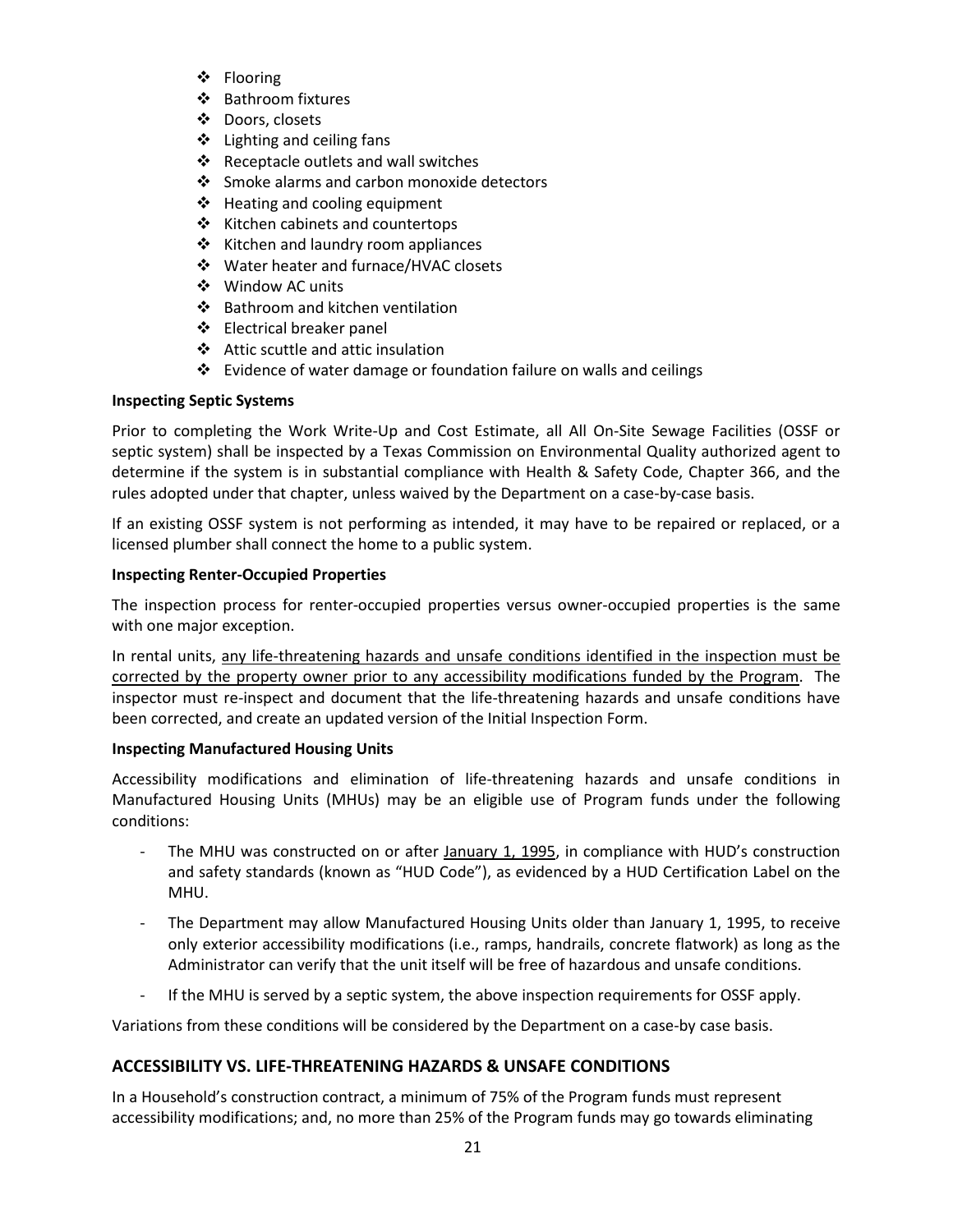life-threatening hazards and correcting unsafe conditions. The Department may adjust this ratio requirement on a case by case basis if the Administrator submits a request and justification for approval.

All work items which address the accessibility needs of the Person with Disability, as determined in consultation with the Household, will be considered a part of the Accessibility Modifications. Basically, accessibility modifications will involve the removal of physical barriers in the home or the addition of features that are necessary, based on the nature of the disability, and will allow the Person with Disability to enjoy the full use of their home.

#### Title 10, Part 1 of the Texas Administrative Code, Chapter 26, subchapter B, §26.27

#### **Life-threatening hazards and unsafe conditions include, but are not limited to:**

- Faulty, damaged or non-compliant electrical system
- Faulty, damaged or non-compliant gas-fueled systems
- Faulty, damaged or non-compliant heating and cooling systems or the absence of adequate heating and cooling system
- Faulty, damaged or non-compliant plumbing systems, including hot and cold water supply and sanitary sewer systems
- Faulty, damaged or non-compliant smoke, fire and carbon monoxide detection/alarm systems or the absence of these systems
- Structural systems on the verge of collapse or failure
- Absence of adequate emergency and fire egress
- Environmental hazards such as mold, lead-based paint, asbestos or radon
- Serious pest infestation

If the work write-up addresses any of the following line items, the percentage of Project Hard Costs devoted to eliminating life-threatening hazards and correcting unsafe conditions **may only exceed 25% by the amount of the following line item's cost:** 

- Emergency escape, rescue openings and fire egress
- Ground fault circuit interrupters (GFCI)
- Arc fault circuit interrupters (AFCI)
- Smoke, fire and carbon monoxide detection/alarm systems.

The combination of these line items plus the correction of any other unsafe conditions **cannot exceed 40% of Project Hard Costs budget**.

#### **\*\*\*At the Final Inspection, all areas and components of the housing must be free of life-threatening hazards and unsafe conditions. \*\*\***

#### *Completing the Initial Inspection – Best Practices*

- Take time to sit down and talk with the client, other Household member(s) and/or the caretaker regarding the life-threatening hazards and unsafe conditions that were identified in the inspection.
- Review the accessibility modifications that were discussed earlier. Are there any additional meaningful accessibility modifications that could be added that were not identified?
- Is the Initial Inspection form completely filled out with words and details?
- Are there sufficient photos of each area of the home on the inspection checklist?
- Are there adequate measurements for preparing the Work Write-Up and Cost Estimate?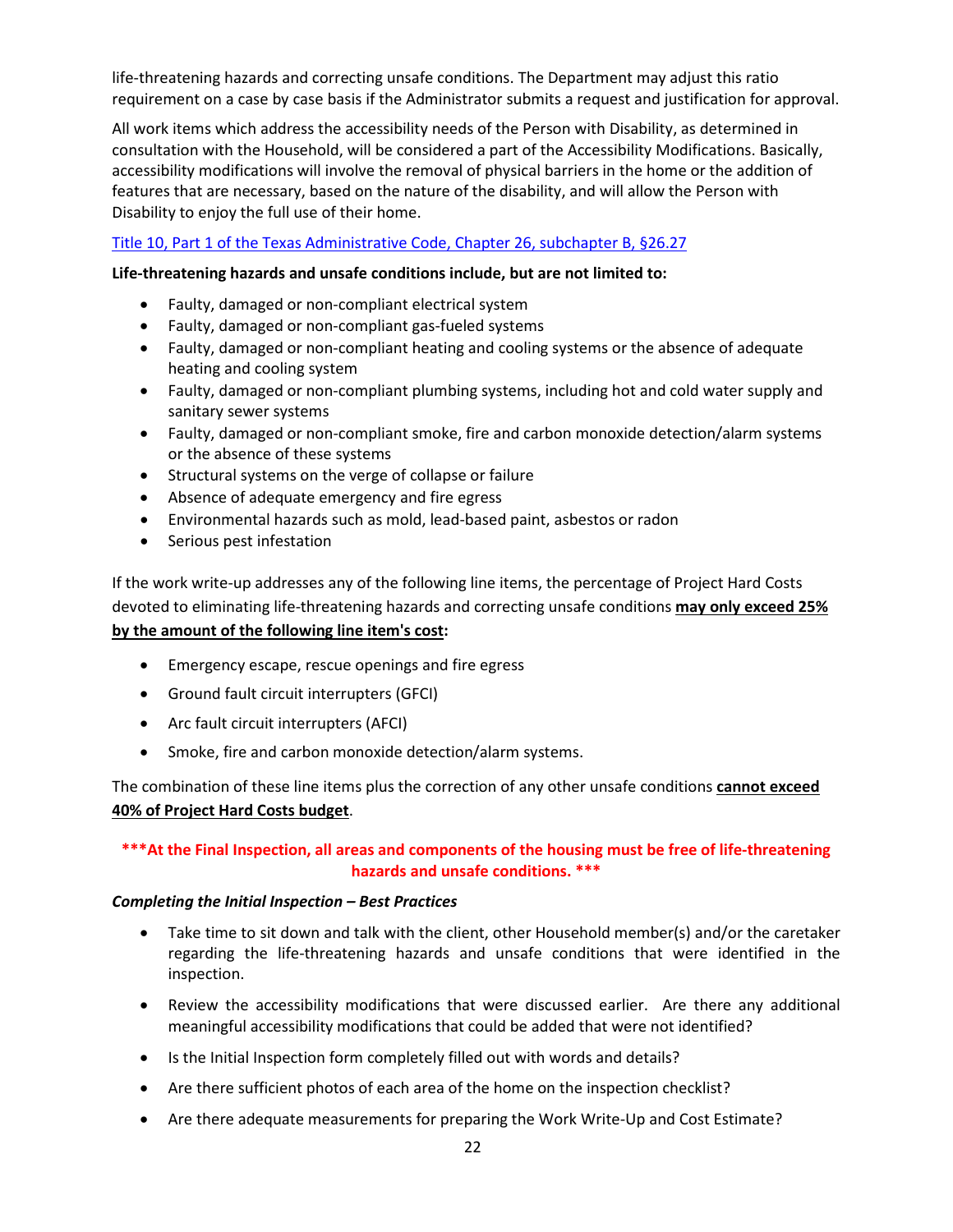#### **MINIMUM ENERGY EFFICIENCY REQUIREMENTS**

As of January 1, 2015, all TDHCA-funded single family construction activities must meet the Minimum Energy Efficiency Requirements in Texas Administrative Code, Part 1, Chapter 21, Rule §21.6 for Housing Rehabilitation Activities. For more information on the Energy Efficiency Rule, please visit the "Single Family Training" link under the "Support & Services" tab of TDHCA website.

#### **CONSTRUCTION STANDARDS & REQUIREMENTS**

- Rehabilitation or modifications funded by the Program must meet all applicable state and local housing quality standards and code requirements, pursuant to Section 214.212 of the Local Government Code. Discuss applicable codes with a local code enforcement official to be aware of what situations require permits prior to seeking bids.
- Where local codes do *not* exist, the 2015 International Residential Code (IRC), including Appendix J for Existing Buildings and Structures, is the applicable code for the Program. To review the International Codes, visit https://codes.iccsafe.org/content/IRC2015NY
- Accessibility modifications shall be made with consideration of the design standards established by the 2010 ADA Accessibility Standards and/or Texas Government Code, Chapter 2306.514.
- Although the Program is specifically excluded from compliance with the Department's Construction Requirements of the Single Family Programs Umbrella Rule, 10 TAC Part 1 Chapter 20, the Texas Minimum Construction Standards referenced in the Umbrella Rule provide substantial guidance on how IRC applies to rehabilitation.
- Administrators are responsible for providing oversight of the construction contractor. To ensure full compliance with applicable codes and laws, Administrators may be open to contracting out inspection and spec writing services if Administrator staff lack expertise in technical aspects of construction codes and spec writing. This would be considered a Soft Costs expense.
- The Department may make periodic construction site visits to verify construction progress and/or completion.
- **Lead-Safe Paint & Environmental Protection Agency Lead Regulations**
	- o Administrators need to be familiar with the Environmental Protection Agency (EPA) Lead-Safe Paint and EPA Lead Regulations to comply with federal law. **Only an EPAcertified firm may rehabilitate, renovate and/or demolish any pre-1978 home. And, only an EPA-certified Lead Renovator may oversee construction.**

For more information on EPA's Lead-Based Paint Renovation, Repair and Painting (RRP) Program: http://www2.epa.gov/lead/renovation-repair-and-painting-program

While it is ultimately the certified contractor's responsibility to comply with RRP Rule, Administrators must know how to avoid violating EPA regulations.

#### **WORK WRITE-UP & COST ESTIMATE**

- Accessibility modifications, life-threatening hazards and unsafe conditions identified on the Initial Inspection form are to be transferred to the Work Write-Up and Cost Estimate form.
- If the cost estimate for the Work Write-Up exceeds the budget for the Project, the Administrator must commit supplemental funding to the Project or the Project will be at risk of cancellation if all bids for the Work-Write-Up come in over-budget. Work identified as eliminating lifethreatening hazards and unsafe conditions may not be deleted from the scope of work because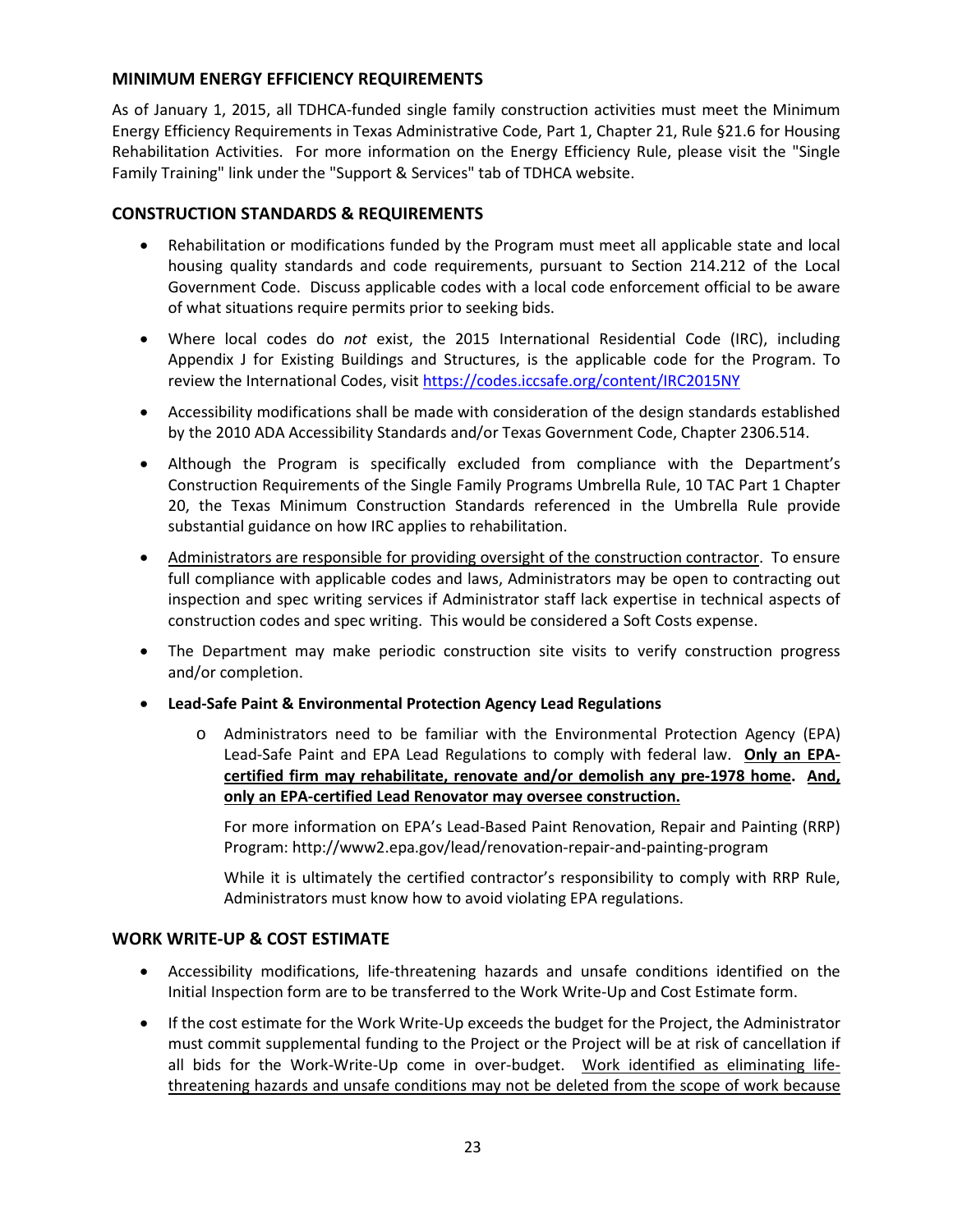of budget limitations or because the applicant does not consent to the work. Either of these outcomes may result in having to "walk away" from the Project.

• The Homeowner or, if applicable, property owner and tenant, must acknowledge agreement with the final TDHCA Approved Work Write-Up by signing and dating it.

HTF staff will look for the following in each specification of the Work Write-Up and Cost Estimate:

- 1) Administrator identified materials, if specifying a product, such as or pre-approved equal must be annotated.
- 2) Administrator referenced performance standards
- 3) Administrator identified quantity
- 4) Administrator identified method of installation
- 5) Administrator identified location and special conditions, if any

HTF will grant Stage 2 approval if each specification clearly describes the points above, cost estimates are reasonable, and all required documents are submitted.

WHEN STAGE 2 DOCUMENTATION IS APPROVED BY THE DEPARTMENT, THE DEPARTMENT WILL NOTIFY THE ADMINISTRATOR TO PROCEED TO STAGE 3, THE BID REVIEW.

#### **WHY HAVE A WALK-AWAY POLICY?**

The Administrator may, at its discretion, "walk-away" from an Activity. A "walk-away" policy spells out the guidelines to prevent investment in a property that is so deteriorated that it would be impossible to meet Program requirements within the maximum Program budget. The Administrator must establish their walk-away policy in a way that leaves enough room for flexibility and objective decision-making, and follow it consistently.

Some walk-away policies may address the following situations:

- Homes in need of substantial structural repair but available funds are insufficient;
- Program participant is not agreeable to the required elimination of life-threatening hazards or unsafe conditions.
- Program participant is not agreeable to required Program guidelines.

Administrators should notify households of their walk-away decision in writing and retain a copy in the Activity File. As with all policies, Administrators should retain a copy of their adopted "walk-away" policy in the Program File.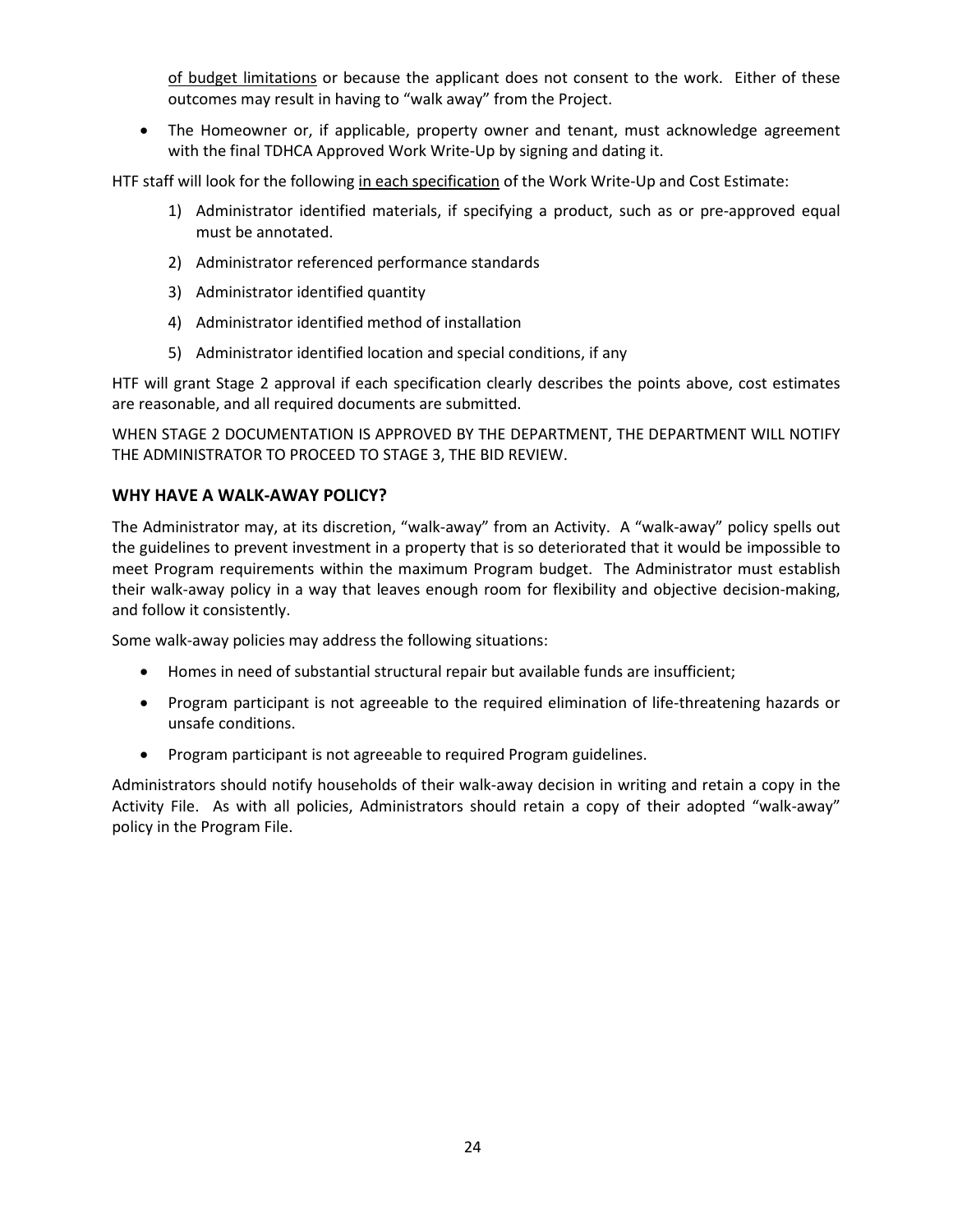# **CHAPTER 6: STAGE 3, CONSTRUCTION BID REVIEW**

#### **CONSTRUCTION BID REVIEW**

Within 90 calendar days of the date of the Department's Stage 2 approval notification, the Administrator must submit the line item bid selected for award with homeowner's signature.

HTF staff will attempt to review the Stage 3 documentation within 15 business days of submission by the Administrator.

If the Department requires additional information or documentation, the Department will notify the Administrator of the deficiency. If the deficiency is not corrected within 15 calendar days of notification, the Department may cancel the reservation from the Reservation System and the Reservation Setup may be resubmitted if funding permits.

#### **PROCUREMENT**

Procurement is the process through which an Administrator obtains goods and services from vendors in order to administer the Program. All Administrators must establish written procurement policies. Administrators shall comply with the cost principles and uniform administrative requirements set forth in the Texas Administrative Code, Title 10, Part 1, Chapter 1. The procurement process usually includes the following actions:

- $\checkmark$  Establish the kind of goods or services needed
- $\checkmark$  Research an independent cost estimate of the goods or services needed
- $\checkmark$  Solicit multiple contractors
- $\checkmark$  Compare bids to an independent estimate to ensure a fair price for the good and services
- $\checkmark$  Select the winning bidder and draft a contract that clearly states the responsibility of each party
- $\checkmark$  Document each step in the entire process as it is completed
- Counties: Texas Local Government Code 262.003(a)
- Cities: Texas Local Government Code 252.021(a)
- Counties and Cities: Texas Government Code, Chapter 2254 when procuring professional services
- All: Uniform Grant Management Standards

#### *Technical Assistance in Procurement*

The Department offers procurement training and technical assistance resources online for Single Family Programs: http://www.tdhca.state.tx.us/single-family/training/procurement/index.htm

NOTE: Some municipalities and counties may be subject to more stringent state and local procurement regulations than those cited in this document. Administrators should ensure compliance with the most stringent procurement requirements applicable and consult with city and county purchasing agents to determine exact procurement procedures to follow.

#### **BIDDING PROCESS**

In addition to everything that should be required for accepting a bid (e.g., insurance), always include language in the Invitation for Bids that requires a bid amount for *each* individual specification. "Lump sum bids" will be rejected. Zero line items are not acceptable.

Lump sum bids are not acceptable because: 1) without unit prices, it is difficult to recalculate costs for approving/denying a change order, and 2) each spec bid allows for refining the cost estimates for future activities.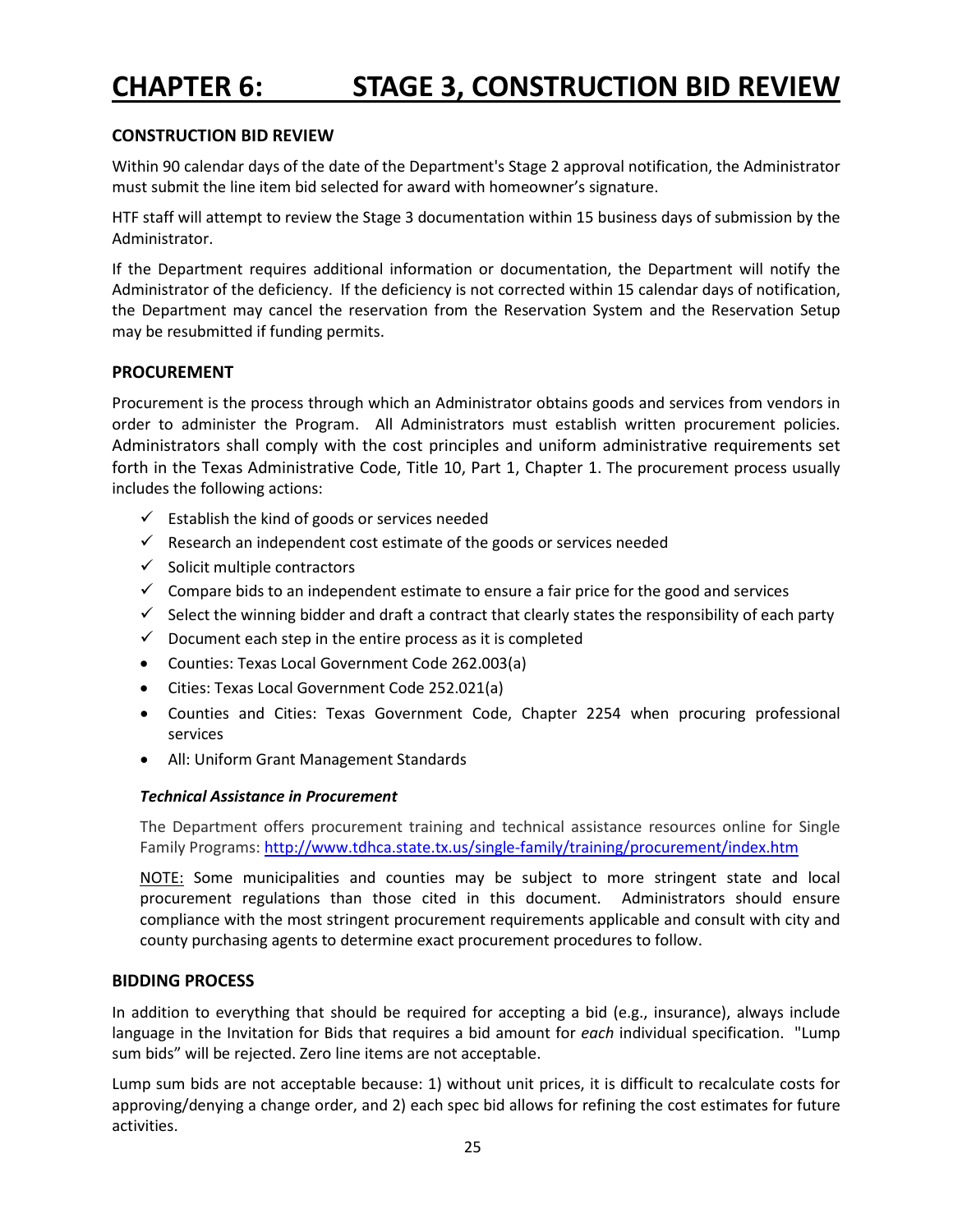#### *Pre-bid Inspections with Potential Bidders*

Pre-bid inspections can clarify the scope of work and reduce misunderstandings. Requiring pre-bid inspections could result in better quality bids, especially for jobs that have unusual characteristics. Also, pre-bid inspections serve a dual purpose for new bidders wishing to work with your organization: they are an opportunity to communicate expectations while also explaining program details.

#### **CALL BEFORE YOU DIG: 1-800-344-8377**

The General Specifications of the construction contract require the Contractor to locate underground utilities. "Call Before You Dig" (also known as "811") is a free service that locates your underground utilities. Call this service any time excavation is expected at a home (e.g., ramp installation, plumbing repairs).

The State of Texas Underground Facility Damage Prevention and Safety Act governs excavation. Per the act, any party planning to disturb soil to a depth of 16 or more inches must contact a notification center before proceeding with their work. Electric cable, gas lines, water lines and/or wastewater lines could be present under the property. Hitting these lines could result in injury, property damage or pollution of the environment.

Texas Excavation Safety System toll-free at 1(800) 344-8377.

#### **THE PRE-CONSTRUCTION CONFERENCE**

Pre-construction conference with the winning bidder at the construction site is required. The contractor, potential subcontractors, the Household, and Program staff all attend the pre-construction conference.

The purpose of the meeting is to discuss details on roles and responsibilities, timing, and to clarify the scope of work. The Household verifies his/her role in providing utilities, security issues, packing, insurance requirements, and relocation (if necessary). The Household, contractor, and program staff walk the job, re-inspecting every single item on the scope of work to clarify any differences in understanding. Use the Pre-Construction Conference form to document this step.

#### *Sample Checklist for the Pre-Construction Conference:*

- $\checkmark$  What each party should expect throughout construction
- $\checkmark$  Specific materials to be used, including samples and colors, as applicable
- $\checkmark$  Construction and demolition procedures and process
- $\checkmark$  Start and end date of the Project, acceptable hours and days of the week when work may take place
- $\checkmark$  Budget limitations which may affect the scope of work
- $\checkmark$  Household agrees to provide access to the property to the Administrator, the Construction Contractor, workers, and other authorized persons providing administrative and construction services
- $\checkmark$  Household will ensure that all existing utilities (i.e., electricity, water, sewer, garbage) continue running for the Construction Contractor's use throughout the construction process
- $\checkmark$  Household may need to move and/or store belongings off-site to safeguard personal property. Recommended: Household should compile a photo/written inventory of personal belongings before construction begins
- $\checkmark$  Personal property that is damaged or missing during construction should be reported immediately to the Administrator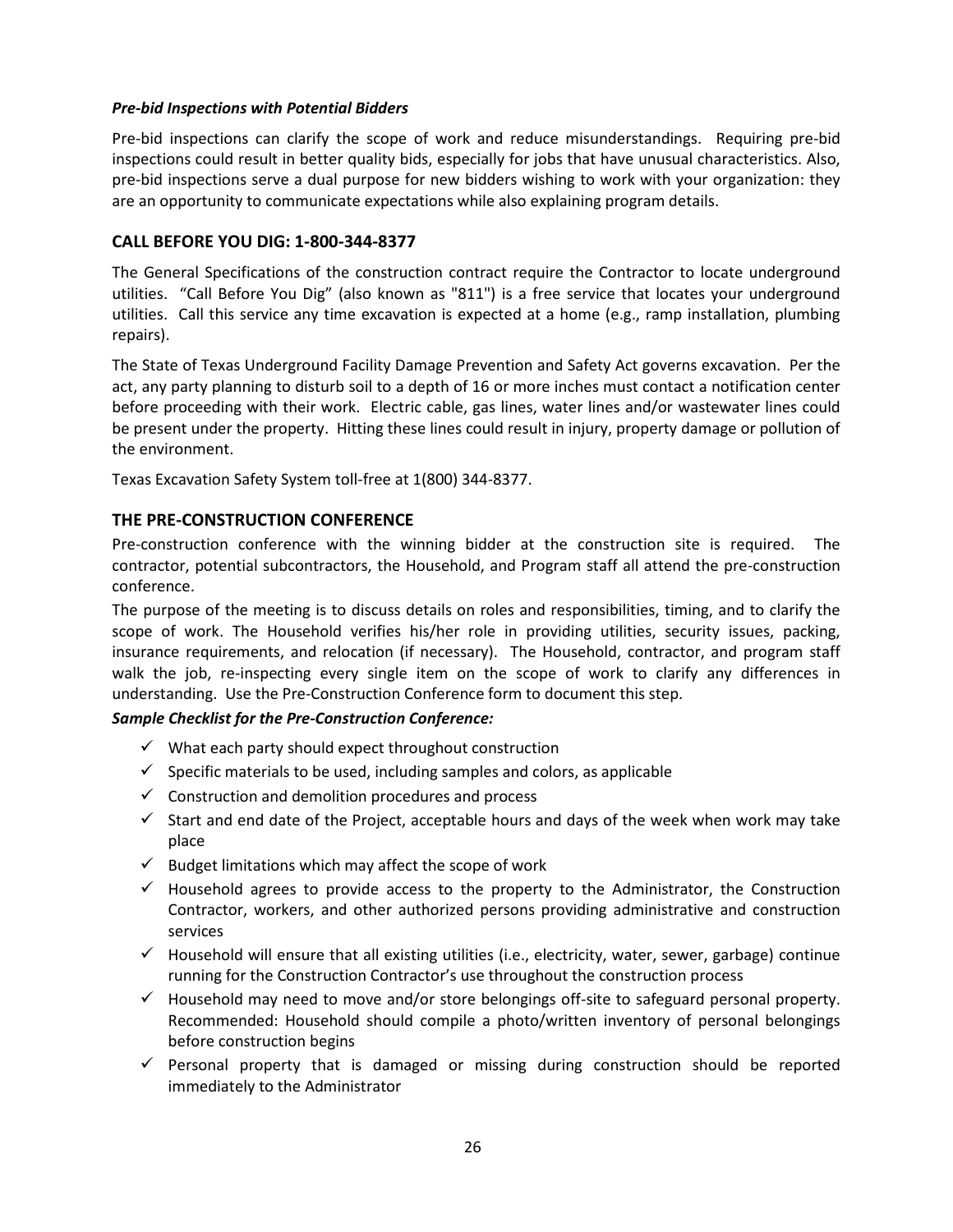- $\checkmark$  Household must make a reasonable effort to stay safely away from the construction site while work is in progress
- $\checkmark$  Demolition and construction may not begin until authorized by the Administrator

#### **INTERIM (PROGRESS) INSPECTIONS**

An Interim Inspection Form is available on the Programs Forms webpage.

- Observe and photograph completed work before it is covered up with flooring, wall covering, or ceiling
- Quality control, make sure quality materials are being used
- Clarify issues and answer questions that homeowners or contractors may have
- Manage expectations, maintain momentum

When conducting interim/progress inspections, Administrator staff should reference the specs, the inspection report, the Contract Work-Write-Up, the Texas Accessibility Standards (applicable sections), and a code book (recommended: Code Check by Taunton Press). Take relevant inspection tools (ex: camera, flashlight, step ladder, measuring tape, receptacle tester, etc.) to all inspections to confirm compliance with the construction contract specs.

#### **CHANGE ORDERS**

Change orders are permitted in the program due to unforeseen circumstances, bids received are over or under budget allowance…

- All Change Orders must have written Department approval **PRIOR** to beginning any work related to the proposed change. Failure to get prior Departmental approval may result in disallowed costs.
- Change Order requests must be on the Program form and include detailed specification and justification for the change.
- Contract amounts that will be reduced by the Change Order must be tied to the line item contracted price for that specification.
- Contract amounts for work that will be added by the Change Order **must be fair and reasonable.**
- Change Order requests that result in an increase of the 25% budget limit to life-threatening hazards and unsafe conditions may result in disallowed costs.

WHEN DOCUMENTATION IS APPROVED BY THE DEPARTMENT, THE DEPARTMENT WILL NOTIFY THE ADMINISTRATOR TO PROCEED WITH CONSTRUCTION. ONCE CONSTRUCTION IS COMPLETE, THE ADMINISTRATOR WILL PROCEED TO STAGE 4, PROJECT COMPLETION AND DRAW.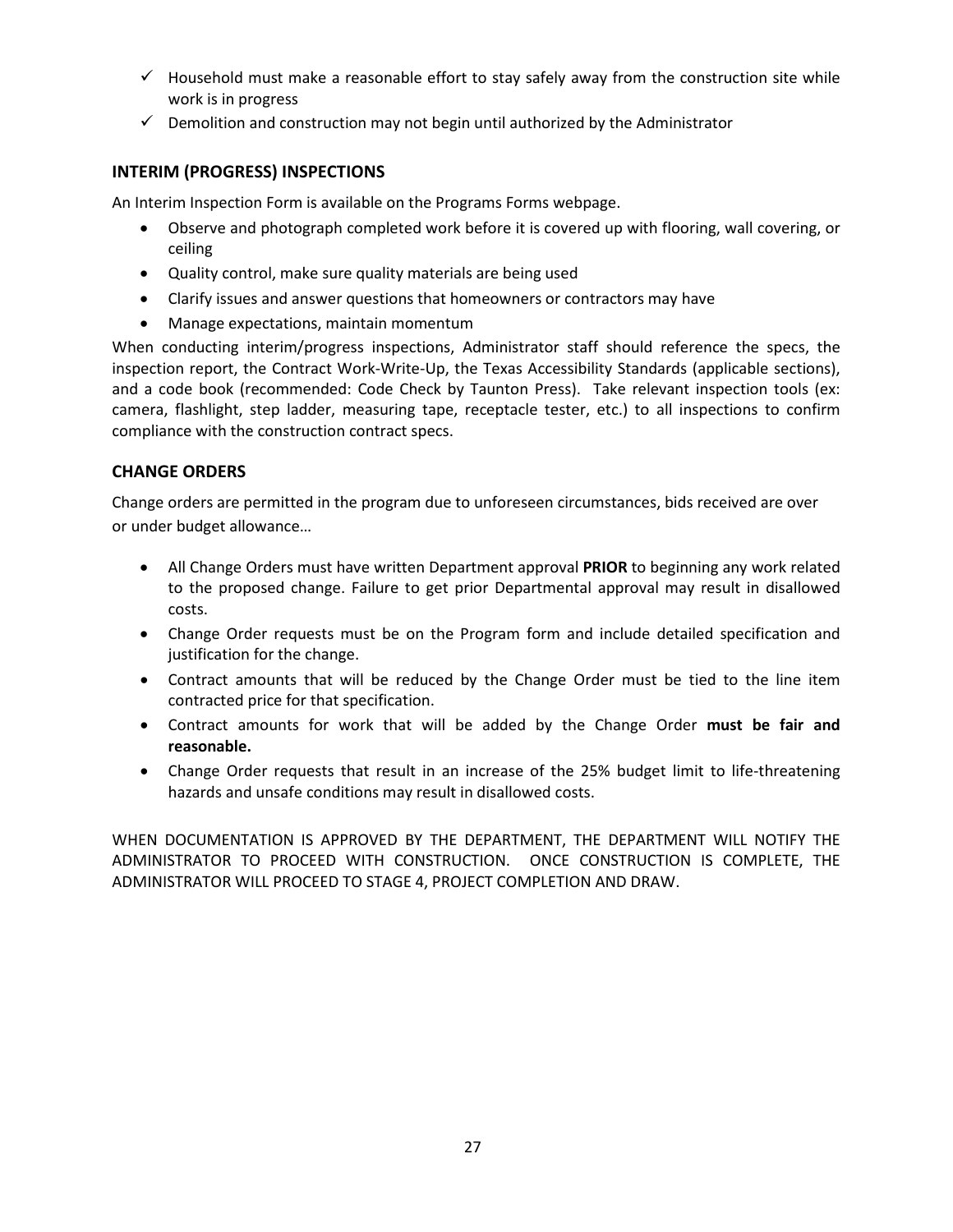#### **ACTIVITY COMPLETION**

When the Administrator has been notified that Stage 3 Review has been approved by the Department, the Administrator has 90 calendar days\* to complete all construction activities and submit the Project and Administrative Draw Request, which includes:

- Department-approved Change Order(s) change order submitted at draw without prior department approval may be disallowed cost.
- Permits and Green Tags
- Final Inspection form, signed by head of household and Inspector- initialed Scope of Work from the Construction Contract
- Administrator Certification of Energy Efficiency Rule Compliance
- Construction Contractor's Request for Payment
- Construction Contractor's invoice
- Activity Soft Cost Invoice
- Labeled "After" Photos

The following must also be collected and retained in the Activity Files for each Activity.

- a. Final Lien Waiver for Contractors
- b. Final Lien Waiver for Subcontractors
- c. Finals Bills Paid Affidavit

For questions or guidance, please see the Texas Property Code cited below: http://www.statutes.legis.state.tx.us/Docs/PR/htm/PR.53.htm#53.085

HTF staff will attempt to review the Stage 4 draw documentation within 15 business days of submission by the Administrator.

If the Department requires additional information or documentation, the Department will notify the Administrator of the deficiency. If the deficiency is not corrected within 15 calendar days of notification, the Department may cancel the reservation from the Reservation System and the Reservation Setup may be resubmitted if funding permits.

\* The Administrator has 90 calendar days from the date the Department approves the line item contract bid the Administrator selected for award to complete all construction activities and submit the Project and Administrative draw request, with required supporting documentation, in the Housing Contract System for reimbursement by the Department. The Department may grant a one-time, 30-calendar day extension to the Project completion deadline. The Department may grant additional extensions due to extenuating circumstances that are beyond the Administrator's control.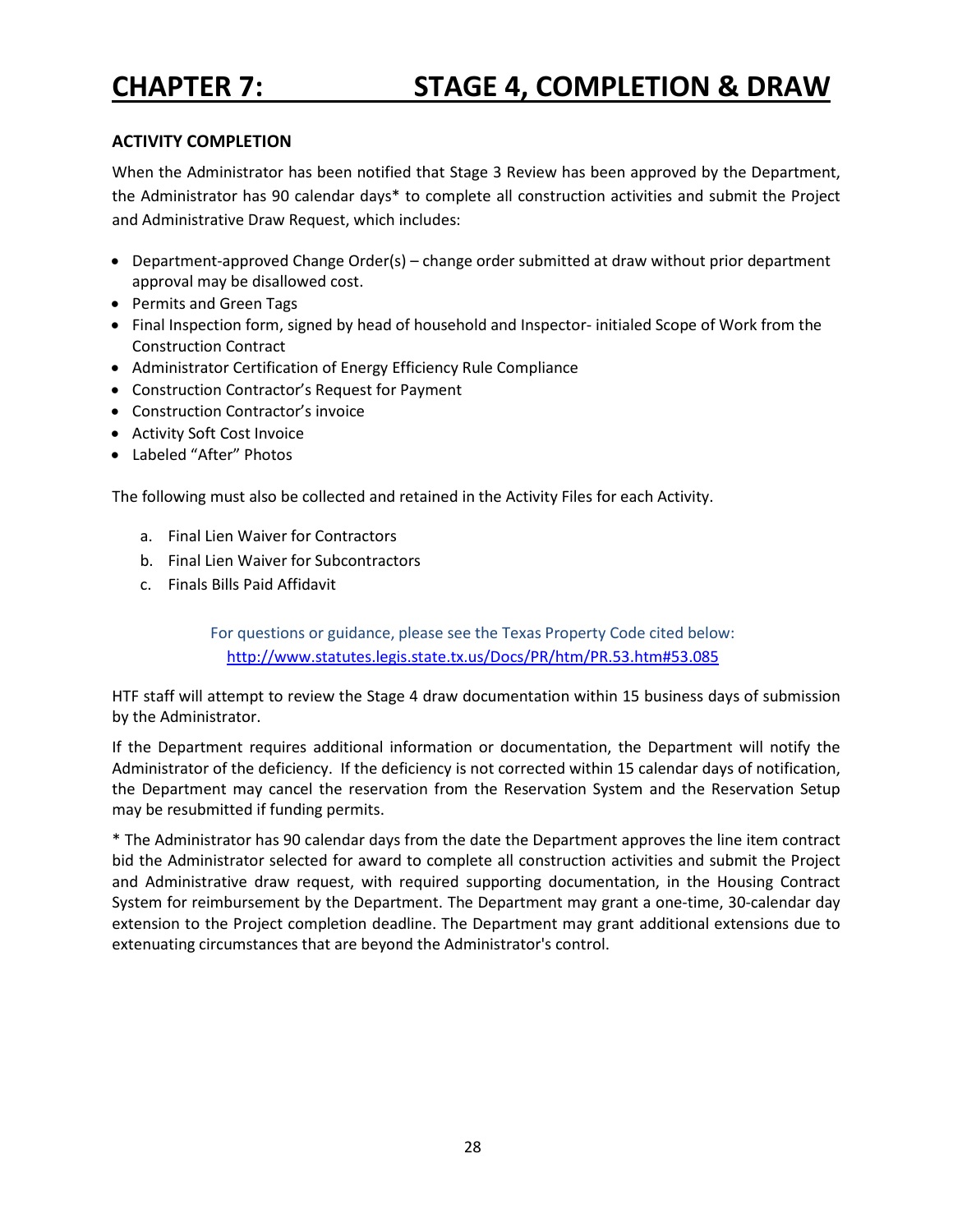#### **THE FINAL INSPECTION**

The Inspector will complete the Final Inspection report and take labeled "after" photos of all completed construction. The Final Inspection allows the Administrator to:

- $\checkmark$  Verify that contractors have addressed any punch list items and corrected any deficiencies
- $\checkmark$  Demonstrate construction was completed for final draw request
- $\checkmark$  Demonstrate project meets all contractual and applicable state and local codes, and other Construction Standards requirements
- $\checkmark$  Demonstrate that there are no observed deficiencies related to life-threatening and unsafe conditions

#### **A copy of the Final Inspection report must be provided to the Department and the Household.**

#### **DRAW REQUEST GUIDELINES**

A Draw Request is the process for transferring the reserved funds to the Administrator for an approved reimbursable expense. Eligible costs must be incurred during the Reservation System Access Agreement period in order to be reimbursed. Draw Requests require uploading forms and supporting documents, as well as entering financial information about the project into the Reservation System. Details on the draw request process are outlined in the Reservation System User Guide located on the HTF website.

The Construction Contractor may submit a request for payment only after all costs have been incurred and all work for such costs has been satisfactorily completed. By signing the Construction Contractor's Request for Payment, the Construction Contractor, Household, Inspector, and Administrator are each verifying the satisfactory completion of each specific line item of work from the Construction Contract.

All items listed in the Contract Scope of work must be completed and all parties must sign the Construction Contractor's Request for Payment, Final Inspection Form and submit all required documentation before the Department will process the Draw Request.

#### Please see table on page 10, and the Activity File Checklist for list of Documents.

*If any work is completed according to specifications but the Household refuses to approve and sign Construction Contractor's Request for Payment, the Household may be responsible for payment to the Construction Contractor for time lost. Any such conflict must be resolved by the Administrator.*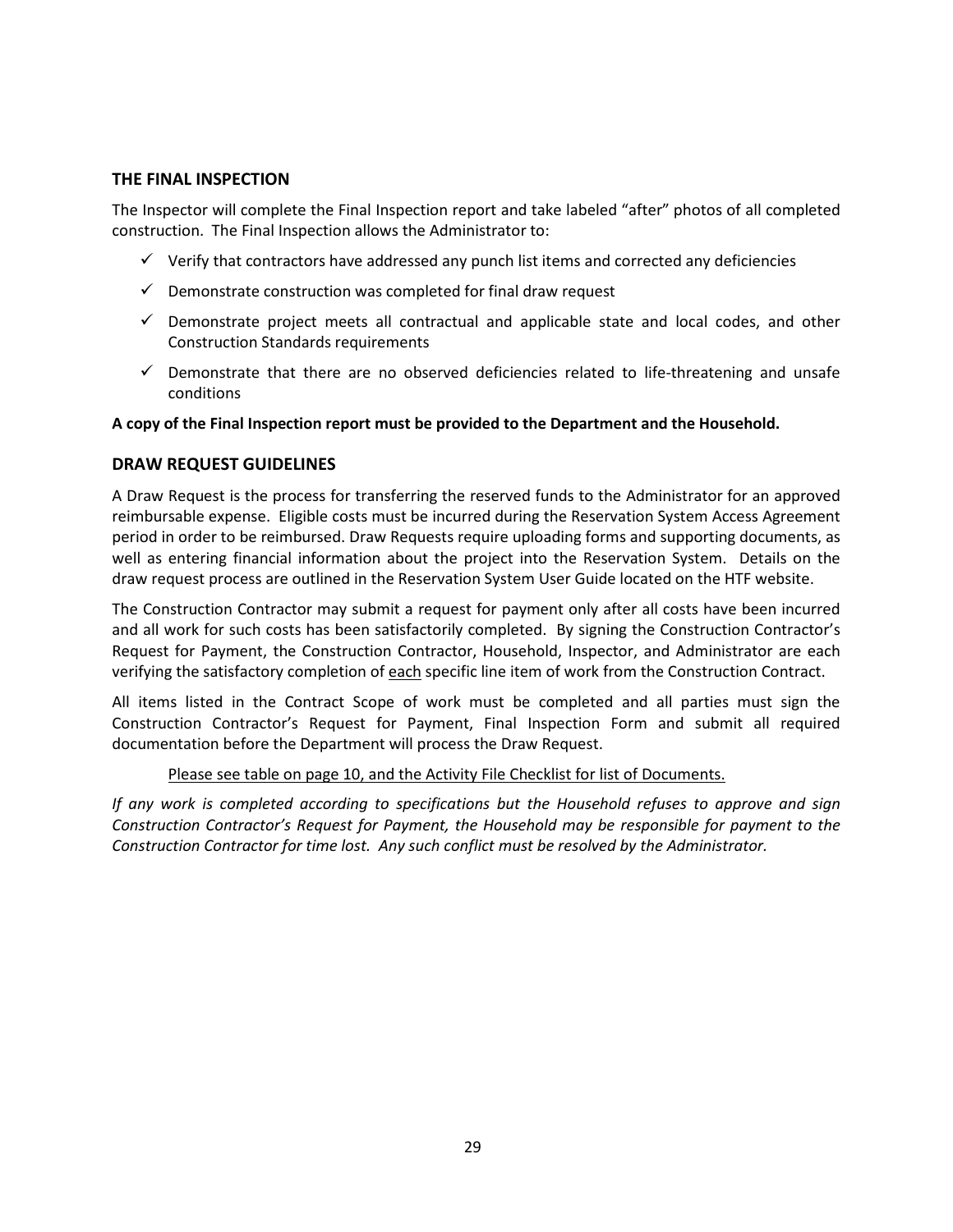## **CHAPTER 8: MONITORING & COMPLIANCE**

The Department's Compliance Division monitors the performance of Administrators to ensure compliance with all applicable requirements. All Administrators are subject to a monitoring review at any time.

Administrators may be chosen for a monitoring review based on:

- a risk assessment performed internally by the Department
- a citizen complaint
- findings from a previous monitoring review

The following five objectives guide the Department's monitoring efforts:

- 1. Performance: Administrator is meeting the requirements of the NOFA, Agreement, Administrative Rules, and applicable laws
- 2. Expenditure of HTF monies: Administrator is expending funds in accordance with all applicable requirements as set forth in the Agreement, NOFA, and Program Manual
- 3. Compliance: Administrator is following applicable laws, Administrative Rules, and Department policies and requirements as applicable
- 4. Prevention of Fraud & Abuse: Administrator has adequate protections against fraud and misuse of Program funds
- 5. Quality Workmanship: Workmanship on assisted properties complies with applicable construction standards

| <b>FINANCE</b>                                                                                                                           | <b>ADMINISTRATION</b>                                                                                                                                |
|------------------------------------------------------------------------------------------------------------------------------------------|------------------------------------------------------------------------------------------------------------------------------------------------------|
| Fiscal controls are in place to adhere to Chapter<br>2306 of the Texas Government Code,<br>Administrative Rules, Department policies and | Documented program policies (e.g., marketing,<br>fair housing, procurement, conflict of interest,<br>etc.) meet requirements and are being followed. |
| other requirements.<br>Administrator demonstrates financial integrity.                                                                   | Record keeping system is established. System<br>organizes and maintains Program documents.                                                           |
| Administrator follows Generally Accepted                                                                                                 | Timely, accurate reports are submitted and                                                                                                           |
| Accounting Practices (GAAP).                                                                                                             | written agreements are enforced, as applicable.                                                                                                      |
| <b>ELIGIBILITY</b>                                                                                                                       | <b>CONSTRUCTION/HOUSING QUALITY</b>                                                                                                                  |
| Each activity meets all Program requirements for<br>Household eligibility, property eligibility, and                                     | Physical inspection of assisted units support<br>previously reported progress and condition.                                                         |
| funding limits.                                                                                                                          | Physical inspection verifies that workmanship is in                                                                                                  |
| Administrator has established a record keeping<br>system to organize and maintain activity files.                                        | accordance with construction standards                                                                                                               |

#### **WHAT WILL BE MONITORED?**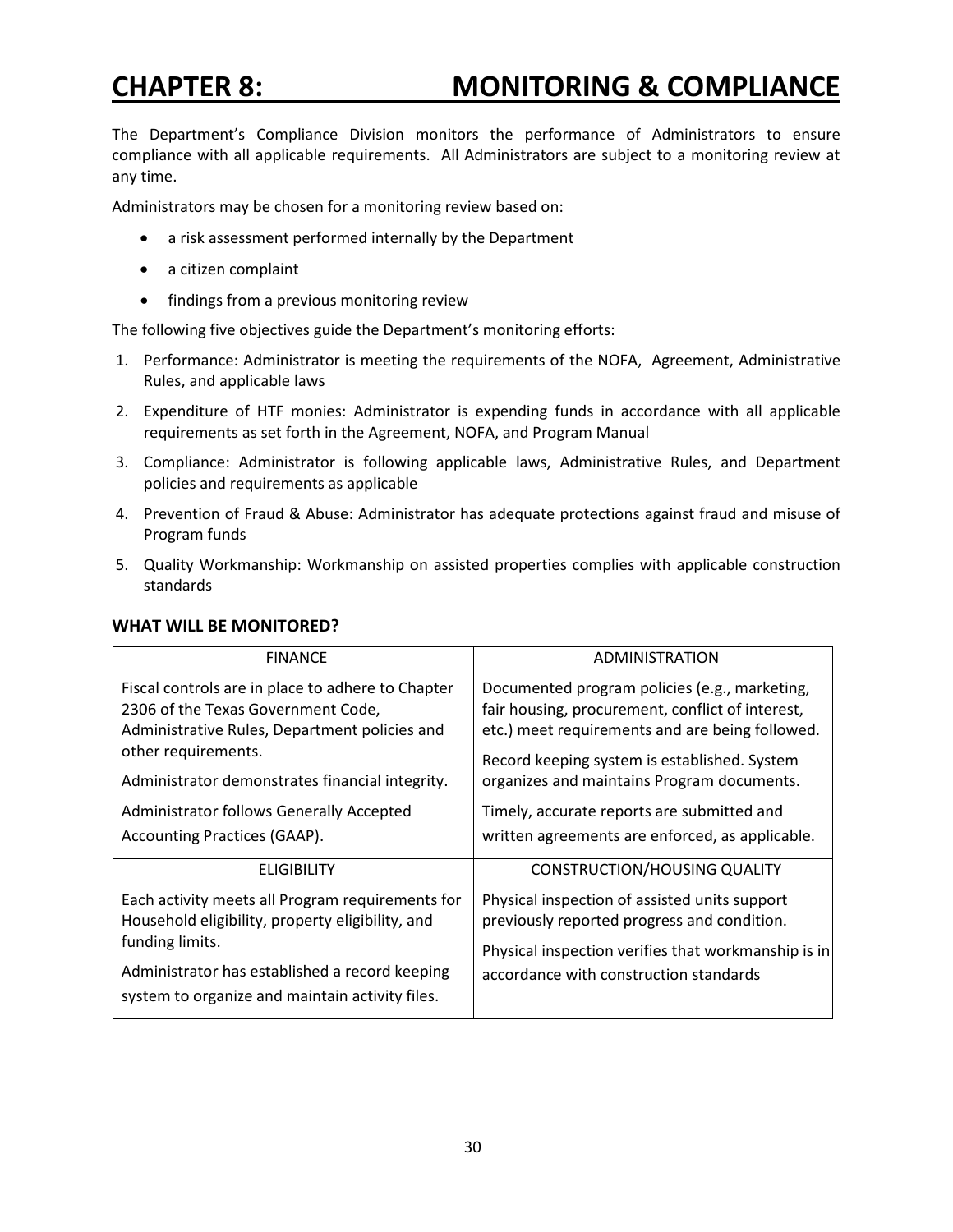#### **DESK REVIEWS**

A Desk Review is a monitoring review in which the monitor does not visit the Administrator but examines documentation submitted by the Administrator.

Part 1: The monitor will send a notification letter directly to the Administrator (copies are also mailed to the consultant, if any) requesting information to be submitted to Department offices by a certain date. The letter lists specific information that the monitor will be reviewing, such as program files, activity files, financial records, etc.

Part 2: The monitor will analyze the documentation submitted and test for compliance.

Part 3: The Desk Review concludes with a monitoring report which could detail any findings or observations. The Administrator will have an opportunity to correct any findings, secure additional information or clarification, and report any actions the Administrator may already be taking to address areas of non-compliance.

#### **ON-SITE VISITS**

An On-site Visit is a monitoring review in which the monitor travels to the Administrator's place of business to physically review program documents and files and inspect assisted housing units.

Part 1: The monitor sends a notification letter directly to the Administrator (copies are also mailed to the related consultant, if any) identifying the date, time and purpose of the visit. The letter lists specific information that must be available on the day of the visit, such as program files, activity files, financial records, etc.

Part 2: On the day of the visit, the monitor will conduct an entrance interview with the Administrator (and with the consultant, if applicable) to ensure that the Administrator clearly understands the purpose, scope and schedule for the visit.

Part 3: The monitor will select files for review. Any activities referenced in a public complaint may also be reviewed and physically inspected.

Part 4: Administrator staff member must accompany the monitor during all physical inspections of assisted units. The monitor may also obtain information through interviews with Administrator staff and/or members of Households assisted. The monitor will analyze all information gathered and test for compliance.

Part 5: The on-site visit concludes with an exit interview to discuss any preliminary findings. The monitor will later prepare a monitoring report that details any findings. The Administrator will have an opportunity to correct any findings, secure additional information or clarification, and report any actions the Administrator may already be taking to address areas of non-compliance.

#### **MONITORING REPORTS & CORRECTIVE ACTION**

Part 1: The monitor will issue a monitoring report. The monitoring report will detail findings of noncompliance, if any, identified during the review and prescribe corrective actions.

Part 2: The Administrator will usually have 30 days to submit a written response that verifies corrective actions were completed.

Part 3: The monitor will review the corrective action documentation submitted by the Administrator. If the corrective action does not sufficiently resolve the findings of non-compliance, the Administrator may have to repay disallowed costs to the Department. Any disallowed costs are to be repaid to the Department immediately. Following receipt of payment, the monitor will close the review and issue a monitoring closeout letter.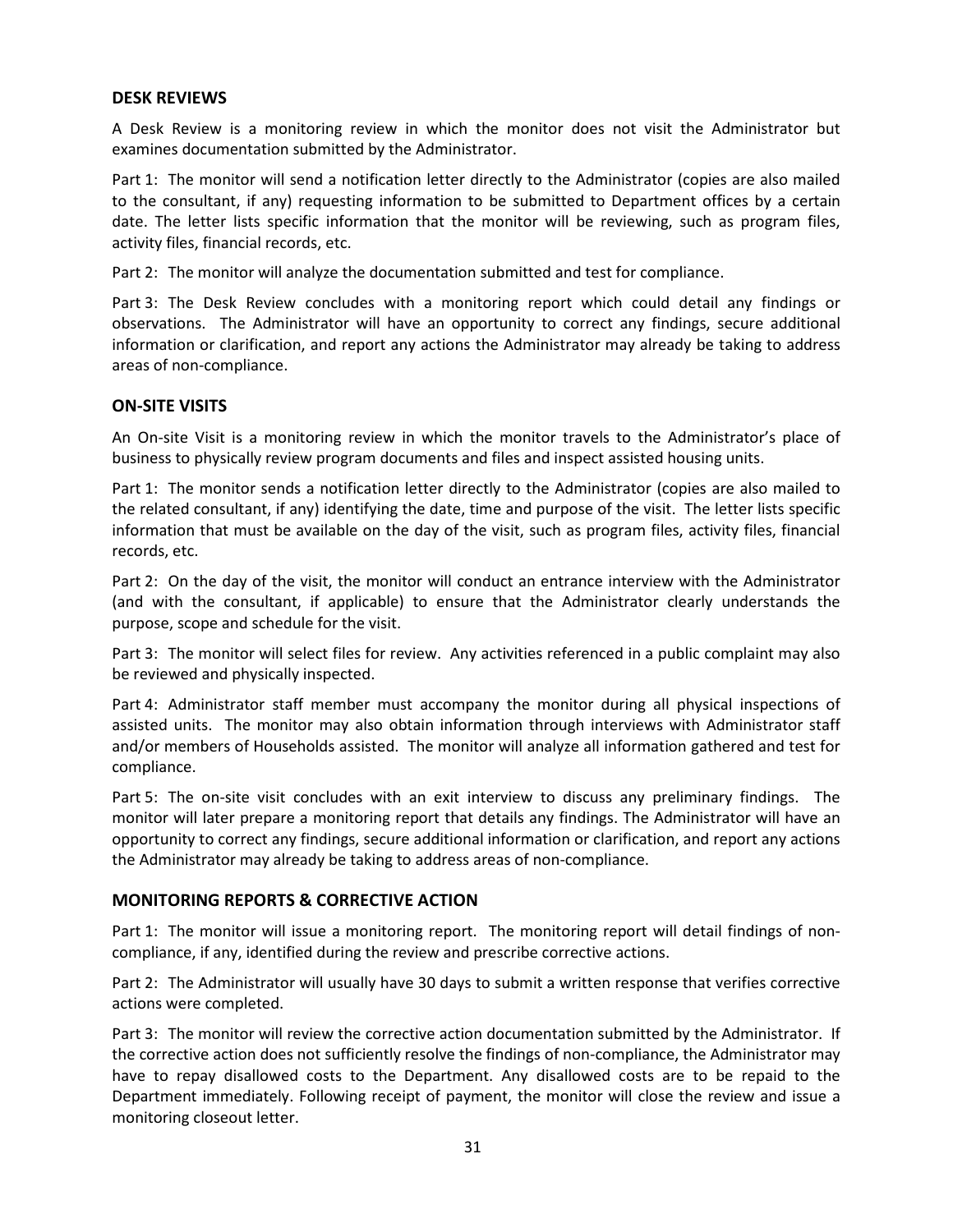If Administrator fails to take the action specified in the monitoring report, it may result in any or all of the following:

- Suspension or termination of the Agreement
- Deobligation of any funds remaining in the Agreement
- Recommendation that the Administrator be debarred
- Other financial penalties in accordance with Administrative Rules

#### **SUBMITTING YOUR SINGLE AUDIT**

The audit-related deadlines are:

- Within 60 DAYS after Administrator's Fiscal Year End (FYE): Submit the Audit Certification Form, available on the Program website or from HTF staff
- Within 9 MONTHS after Administrator's FYE: Submit the Single Audit Report (if applicable)

Failure to submit an Audit Certification Form or a Single Audit Report on time may result in the suspension of an Administrator's use of the Reservation System for reservation set-ups and draw requests until outstanding documentation is submitted to the Department's satisfaction.